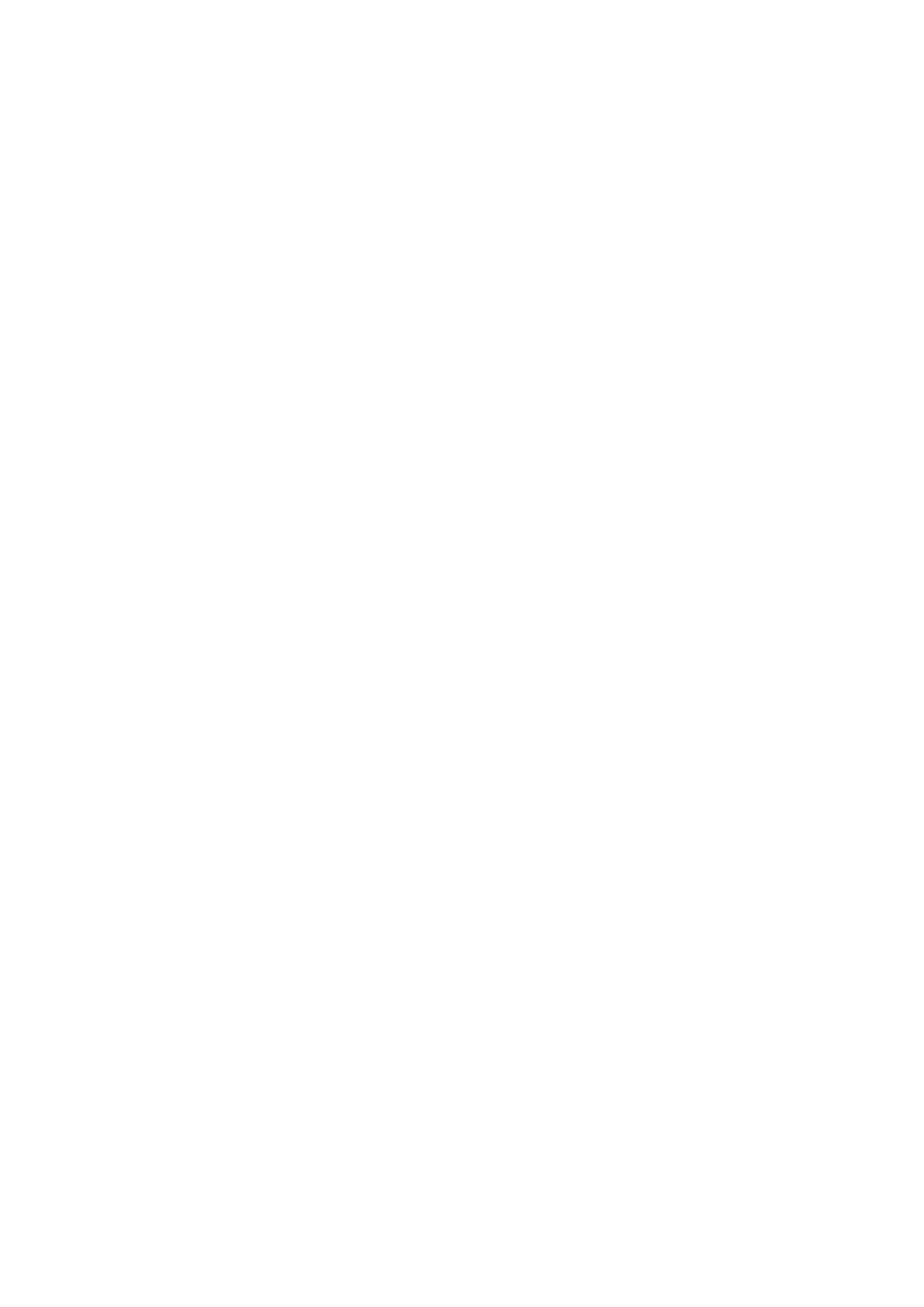# **POLICY BOND (Bharti AXA Life Guarantee Builder)**

### **In this Policy, the Investment risk in the non guaranteed investment portfolio is borne by the Policyholder**

# **SECTION 1: DEFINITIONS**

**Age** is the Age at last birthday in completed years.

**Allocation** means the creation of Units in the applicable Investment Fund/s at the prevailing Unit Price.

**Annualised Investment Premium** is the premium opted by You for the basic plan and is shown in the Policy Specifications. The Guaranteed Maturity Value is determined based on the Annualised Investment Premium.

**Annualised Policy Fee** is the sum of Policy Administration Charge and Mortality Charge payable by according to the mode chosen by You, which is collected as a part of the Annualised Regular Premium.

**Annualised Regular Premium** is equal to the aggregate of the Annualised Investment premiums and Annualised Policy Fees for the basic plan payable by You in a Policy Year, according to the mode of payment chosen by You.

**Death Benefit** is the benefit payable on death of the Life Insured mentioned in Section 3.1 herein.

**Guaranteed Maturity Value** is the benefit available on maturity as per the conditions specified in Section 3.3 herein.

**Issue Date** is the date of commencement of risk under the basic plan and is specified in Policy Specification and in case of any attached supplement or endorsement, is the date of issue of such supplement or endorsement.

**Investment Fund** is a specific and separate fund managed for the exclusive interest of all Policyholders sharing the same Investment Fund option. The Company offers a number of Investment Funds from time to time earmarked for its unit linked business and each of these Investment Funds have an asset Allocation mix of various financial instruments.

**Investment Fund Allocation Instruction** is Your instruction for Allocation of the investment premiums net of relevant Premium Allocation Charge for purchase of Units in the Investment Fund as specified by You.

**Life Insured** is the person named in the Policy Specifications and whose life is covered under this Policy.

**Maturity Date** is the date on which the Policy Benefit Period concludes and is shown as such in the Policy Specifications.

**Nominee** is the person nominated under the Policy to receive the benefits under the Policy in the event of death of the Life Insured

**Non Guaranteed Funds** consists of all the funds other than the Guaranteed Fund. The Guaranteed Maturity Value is not available under the non guaranteed funds.

Policy means and includes the Policy Bond, the copy of proposal for insurance submitted by You, the Policy Specifications, the benefit illustration signed by You and any attached endorsements or supplements together with all the addendums provided by The Company from time to time and any other document called for by The Company and submitted by You to enable it to process Your proposal.

Policyholder is the owner of the Policy who is mentioned in the proposal form and may be a person other than the Life Insured.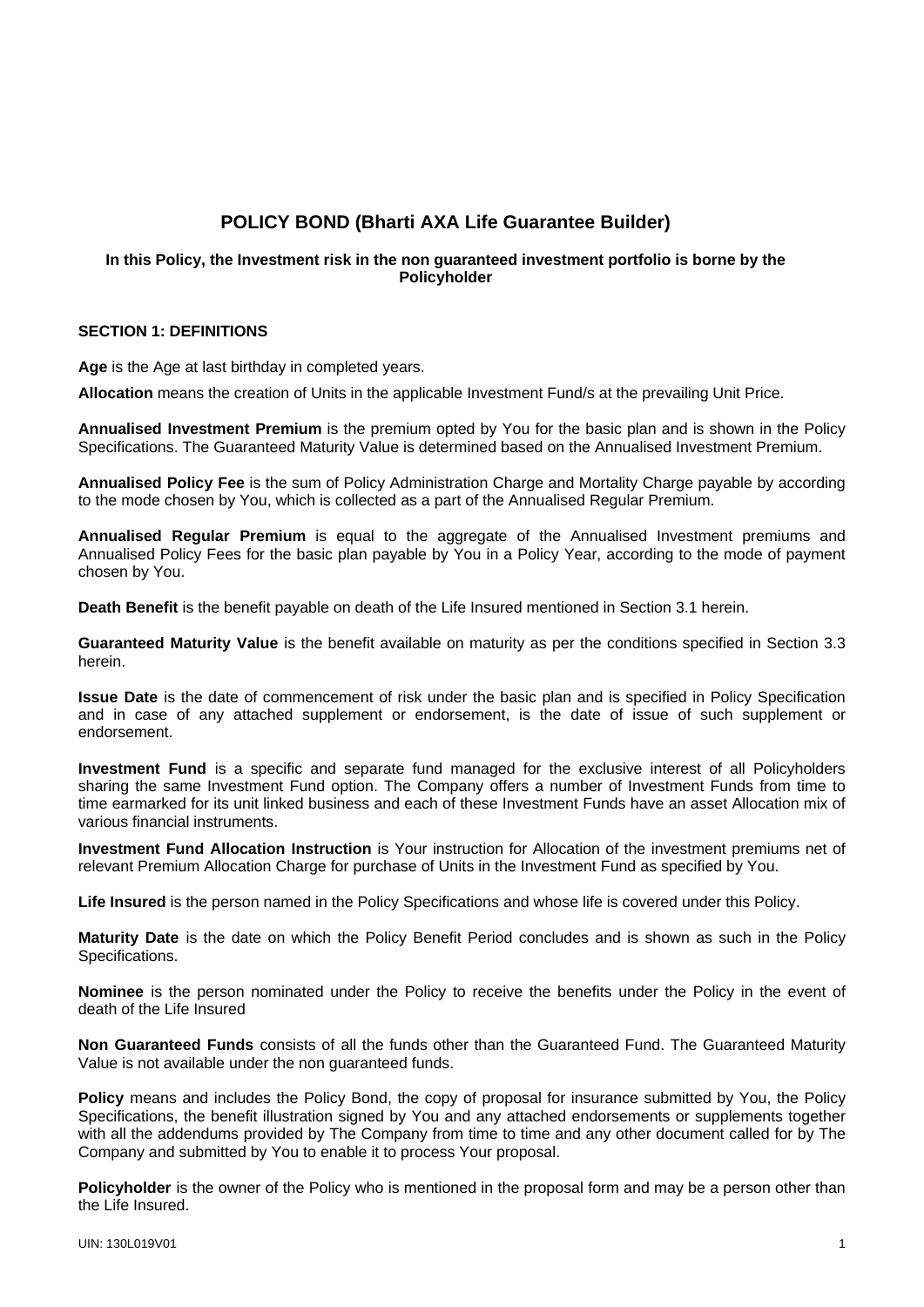**Policy Date** is the month, day and year the Policy comes into effect and as shown in the Policy Specifications.

**Policy Year** is measured from the Policy Date and is a period of twelve consecutive calendar months.

**Policy Month** is measured from the Policy Date and is a corresponding date falling in the next calendar month.

**Policy Anniversary Date** is the date which periodically falls after every twelve months starting from the Policy Date whilst the Policy is in force.

**Policy Charges** are the charges associated with the Policy as detailed in Section 7 of the Policy Bond.

**Policy Fund Value** is the value of the aggregate of the number of outstanding Units on any day in each Investment Fund allocated under this Policy multiplied by their respective Unit Prices applicable as on that day.

**Policy Benefit Period** is the number of Policy Years for which the Policy continues, starting from the Policy Date and ending on the Maturity Date and is mentioned in the Policy Specifications.

**Policy Specifications** is the cover page to the Policy containing amongst others, the brief description of the Policy, the Policyholder, and forms a part and parcel of this Policy Bond.

**Switch** is the facility allowing the Policyholder to change the investment pattern by moving from one Investment Fund to other Investment Fund(s) amongst the Investment Funds offered under the Policy.

**Sum assured** is the life insurance cover available to You for the basic plan and is shown in the Policy Specifications.

**The Company** means Bharti AXA Life Insurance Company Limited.

**Unit** is a portion or a part of the underlying Investment Fund. purchased from the Premiums under the Policies.

**Unit Price** is the value per Unit of each Investment Fund calculated in accordance with Section 5.4

**Valuation Date** is the date on which the Unit Price of the Investment Fund is determined in accordance with the Valuation provisions of this Policy and as mentioned in Section 5.4

**You/Your/Yours** is and refers to the Policyholder as mentioned in the proposal form.

# **SECTION 2: GENERAL PROVISIONS**

### **2.1 Product Description**

'Bharti AXA Life Guarantee Builder' is the name of the unit linked insurance product. Unit linked insurance products are different from traditional insurance products.

This is a Non Participating Policy, ie:- the Policy does not provide for participation in the distribution of surplus or profits that may be declared by The Company.

The benefits payable under the Policy are linked to the Investment Fund/s and the respective Investment Fund performance. At inception You will be offered the Guaranteed fund (Build 'n' Protect Fund) by default. You may choose to redirect future premiums among a maximum number of non-guaranteed Investment Funds at any time during the Policy Benefit Period which is currently limited to five, at any time after the first policy year during the Policy benefit period. To avail this facility You will need to switch out all existing units from the Guaranteed Fund (Build 'n' Protect Fund). Once units from Guaranteed Fund are switched out, no Guaranteed Maturity Value is available under this plan

The death benefit payable under this product would be the sum of Policy Fund Value and the Sum Assured.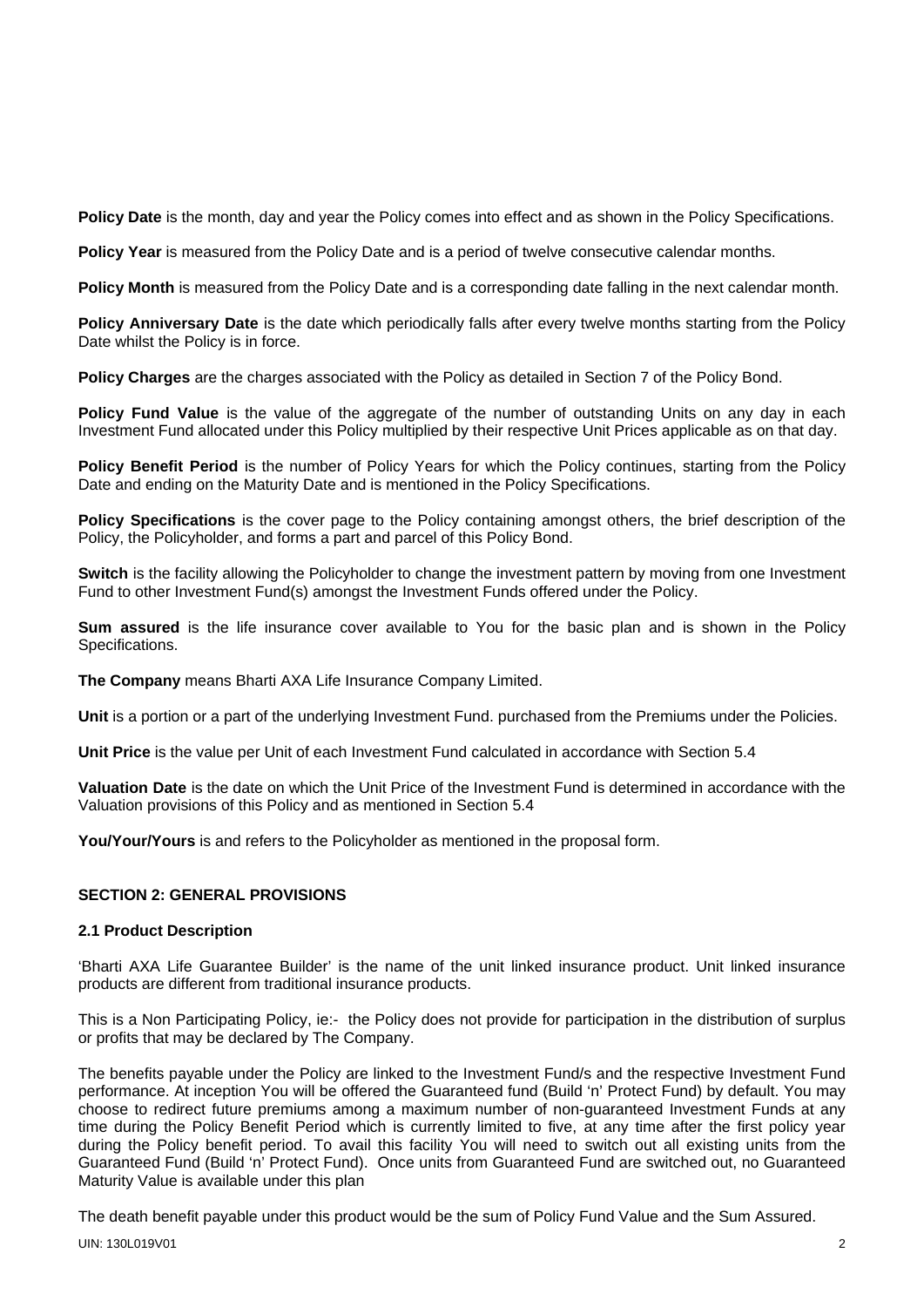On maturity of the policy, You will be paid higher of the following:

- a) Guaranteed Maturity Value; or
- b) Policy Fund Value

The Guaranteed Maturity Value is at least equal to the sum of Annualised Investment Premiums paid over the term of the policy.

If the reference rate (as defined below) is equal to or higher than 3.5% per annum for each financial year, starting from the following financial year in which the policy is issued, then the Guaranteed Maturity Value will be increased by an amount equal to 1% of the sum of Annualised Investment Premiums, every financial year.

The reference rate for a financial year is equal to the benchmark 10 year Government of India bond yield for valuation purposes, declared on 31<sup>st</sup> March of the previous financial year. This yield is published by the Fixed Income Money Market and Derivatives Association of India (FIMMDA), which has been authorized by the Reserve Bank of India (RBI) to publish yields on Government Securities. The reference rate will be published by the Company in April every year and will be communicated on policy anniversaries

The Guaranteed Maturity Value will in no case be higher than 115% of sum of Annualised Investment Premiums paid during the Policy Benefit Period.

The Guaranteed Maturity Value once increased will not be decreased as long as You have not opted out of Guaranteed Fund (Build 'n' Protect Fund).

The name of the Product/Investment Fund(s) does not in any way indicate the quality/performance of the product/fund(s), its future prospects or returns.

### **2.2 Assignment**

The Policyholder can assign the Policy to another person and in that event the Policyholder will be referred to as Assignor and the person to whom the Policy is assigned will be referred to as the Assignee. Assignment of the Policy requires satisfactory written notice in the form specified by The Company accompanied by the original Policy Bond to be sent to The Company at its office. The assignment would either be endorsed upon the Policy Bond or documented by a separate instrument, signed in either case by the Assignor stating specifically the fact of the assignment. The Company will not express any opinion on the validity or legality of the Assignment. Assignment can be done only for the entire Policy. Assignment shall automatically cancel a nomination.

### **2.3 Nomination**

Where the Policyholder is also the Life Insured, the Policyholder may at any time before the Policy matures, nominate a person/(s) as a Nominee to receive the Death Benefits in the event of the death of the Life Insured before maturity. Where such Nominee is a minor, the Policyholder may also appoint any person who is a major (also referred to as "Appointee"), to so receive the benefits under the Policy while the Nominee is a minor. The Company will not recognize a nomination or a change in nomination for the Policy, until it receives a written notice of the nomination or change in the nomination form from the Policyholder at its office. The Company will not express any opinion on the validity or legality of the nomination. Policyholder can make a nomination only with regard to the entire Policy. If no Nominee is alive at the time of death of the Life Insured, the Policyholder's estate shall be deemed to be the Nominee.

Where the Policyholder and Life Insured are different persons, the Policyholder or Policyholder's estate as the case may be, shall be entitled to receive the Death Benefits in the event of death of the Life Insured.

# **2.4 Suicide Exclusion**

If the Life Insured under the Policy, whether medically sane or insane, commits suicide, within one year of the Issue Date or the date of reinstatement of the Policy, as the case may be, the Policy shall be void and The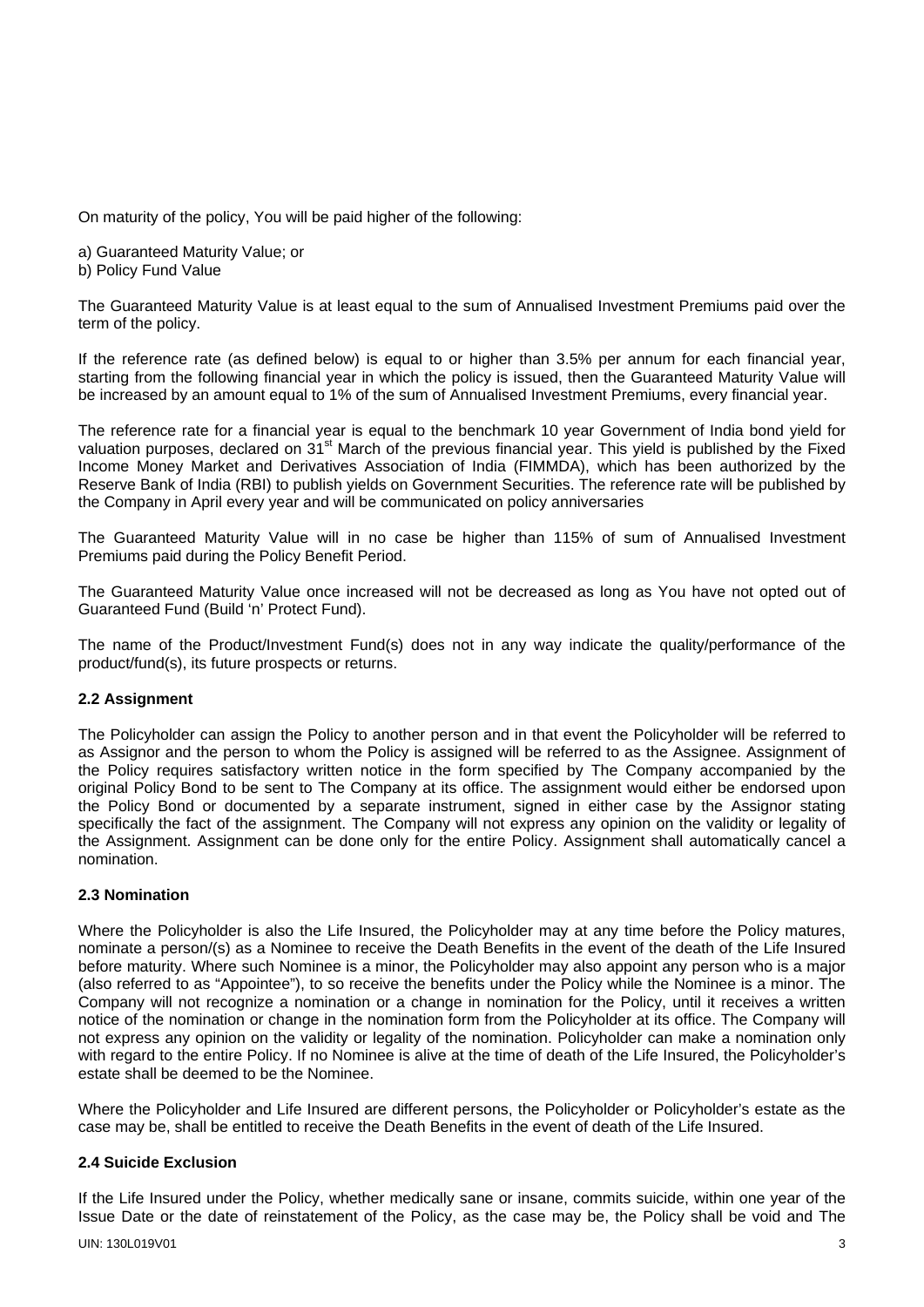Company will only be liable to pay the Policy Fund Value as on the Valuation Date following the intimation of death.

# **2.5 Validity**

The Policyholder and the Life Insured under the Policy have an obligation to disclose every fact material to assessment of the risk of issuing the Policy. Failure to disclose or misrepresentation of a material fact, will allow The Company to deny any claim, subject to the provisions of Section 45 of the Insurance Act, 1938.

As per Section 45, no Policy of Life Insurance effected before the commencement of this Act shall after the expiry of two years from the date of commencement of this Act and Policy of Life Insurance effected after the coming into force of this Act shall, after the expiry of two years from the date on which it was effected be called in question by an Insurer on the ground that the statement made in the proposal or in any report of a medical officer, or referee, or friend of the Life Insured, or in any document leading to the issue of the Policy, was inaccurate or false, unless the Insurer shows that such statement was on a material matter or suppressed facts which it was material to disclose and that it was fraudulently made by the Life Insured and that the Life Insured knew at the time of making it that the statement was false or that it suppressed facts which was material to disclose.

Provided that nothing in this section shall prevent the Insurer from calling for proof of Age at any time if it is entitled to do so, and no Policy shall be deemed to be called in question merely because the terms of the Policy are adjusted on subsequent proof that the Age of the Life Insured was incorrectly stated in the proposal.

### **2.6 Misstatement of age or gender**

The charges payable under the Policy, more specifically mentioned under Section 7, have been calculated on the basis of the age and / or gender of the Life Insured as declared in the proposal form.

Without prejudice to The Company's other rights and remedies including those under the Insurance Act, 1938, if the age or gender of the Life Insured has been misstated or incorrectly mentioned, then the Company will determine the Policy Charges as described in Section 7, using the correct age and gender. This may be done in any of the following manner:

- (a) If the correct age is higher than the age declared in the proposal form, the Policy Charges payable under the Policy shall be altered corresponding to the correct age of the Life Insured from the Policy Date and the Proposer / Life Insured shall pay to the Company, the difference between the Policy Charges charged at such lower rate (more specifically mentioned under Section 7) and such re-calculated higher rate retrospectively from the Policy Date.
- **(**b) If the correct age of the Life Insured is lower than the age declared in the proposal form, the Policy Charges payable under the Policy shall be altered corresponding to the correct age of the Life Insured from the Policy Date and the Company may adjust the difference by adding Units corresponding to the difference between the Policy Charges charged at such higher rate (more specifically mentioned under Section 7) and the Policy Charges chargeable at such re-calculated lower rate retrospectively from the Policy Date.

Notwithstanding the above The Company may terminate the Policy and refund the Surrender Value if the Life Insured's correct date of birth/age is such as would have made him/her uninsurable

# **2.7 Primary Claim Documents**

The Company would require the following primary documents in support of a claim to enable processing of the claim, under the Policy:

- For Surrender/Maturity Benefit: the original Policy Bond;
- For Death Benefit:
- Original Policy Bond;
- Death Certificate of the Life Insured; and
- Claimant's Statement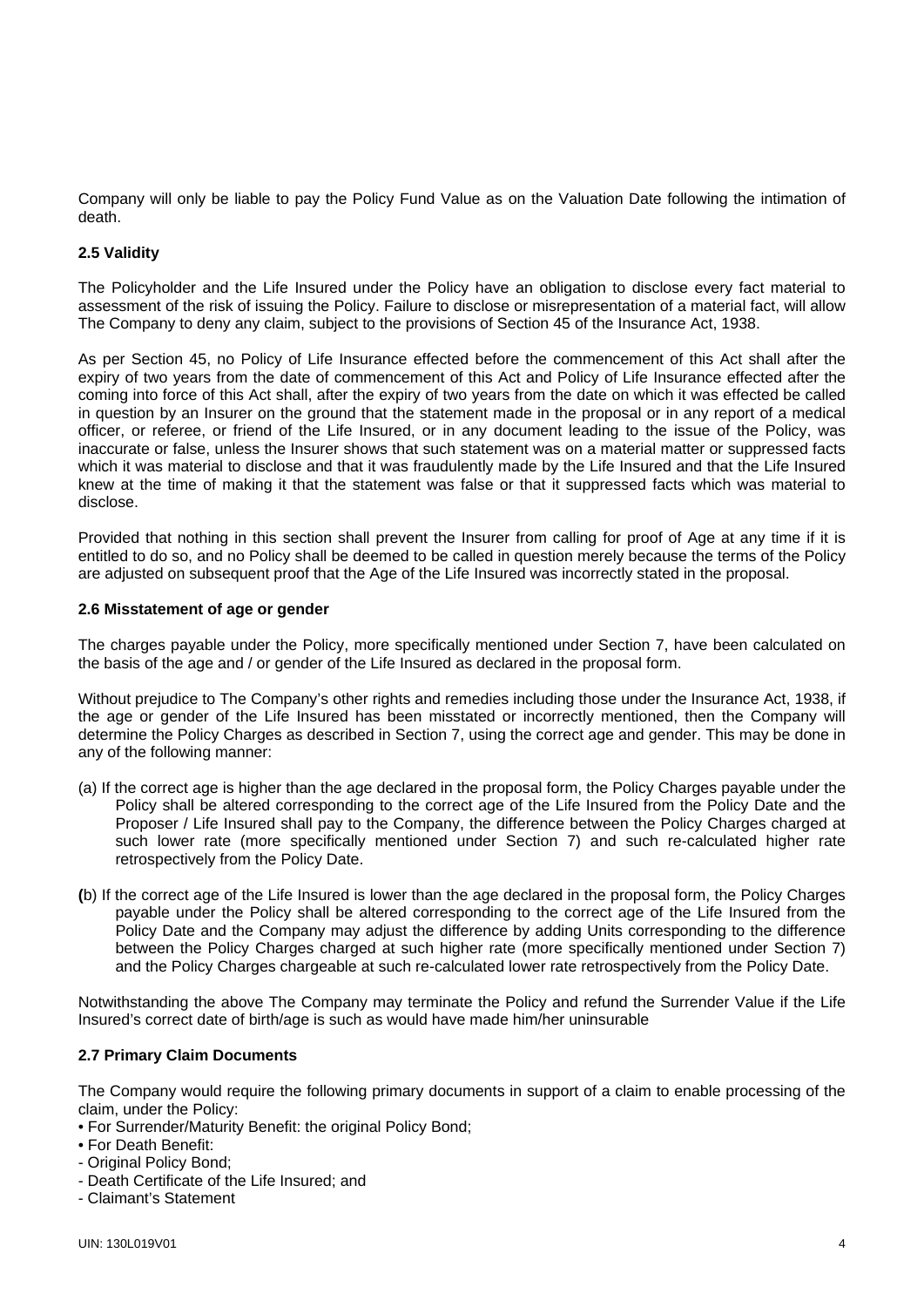The Company is entitled to call for additional documents based on the conditions among others the duration of the Policy and the circumstances of the death, accident or illness.

### **2.8 Notice**

Any notice to be given to You under the Policy will be issued by post or electronic mail or telephone facsimile transmission to Your updated address/es in the records of The Company and is deemed to have been received by You within three business days after such dissemination. Any such notice will run from the time You are deemed to have received such notice.

### **2.9 Free Look Option**

If You disagree with any of the terms and conditions of the Policy, You have the option to return the original Policy Bond alongwith a letter stating reasons for the objection within 15 days of receipt of the Policy Bond ("the free look period"). The Policy will accordingly be cancelled and an amount equal (to the sum of Premium Allocation Charge and Policy Fee) and (the Policy Fund Value less stamp duty and underwriting expenses) incurred by The Company, will be refunded to the Policyholder. All the rights under the Policy shall stand extinguished immediately on the cancellation of the Policy under the Free Look Option.

# **SECTION 3: POLICY BENEFITS**

### **3.1 Death Benefit**

On admission of claim upon death of the Life Insured, during the Policy Benefit Period, Death Benefit payable to the Nominee will be the sum of:

• The Policy Fund Value applicable on the date of intimation of death; and

• The Sum Assured.

The payment of Death Benefit is made by cancellation of the outstanding Units under the Policy. For the cancellation of Units, the applicable Unit Price would be in accordance with the provisions contained in Section 6.2

### **3.2 Maturity Benefit**

Subject to the Policy being in effect, the Policy shall mature on the Maturity Date and the higher of the following will be paid out to You

- **Policy Fund Value; or**
- Guaranteed Maturity Value

### **3.3 Guaranteed Maturity Value**

The Guaranteed Maturity Value is at least equal to the sum of Annualised Investment premiums paid over the term of the policy.

If the reference rate (as defined below) is equal to or higher than 3.5% per annum for each financial year, starting from the following financial year in which the policy is issued, then the Guaranteed Maturity Value will be increased by an amount equal to 1% of the sum of annualised investment premiums, every financial year. Once the Guaranteed Maturity Value has been increased, it will not be reduced at any point during the policy benefit period.

The reference rate for a financial year is equal to the benchmark 10 year Government of India bond yield for valuation purposes, declared on 31<sup>st</sup> March of the previous financial year. This yield is published by the Fixed Income Money Market and Derivatives Association of India (FIMMDA), which has been authorized by the Reserve Bank of India (RBI) to publish yields on Government Securities. The reference rate will be published by the Company in April every year and will be communicated on policy anniversaries*.*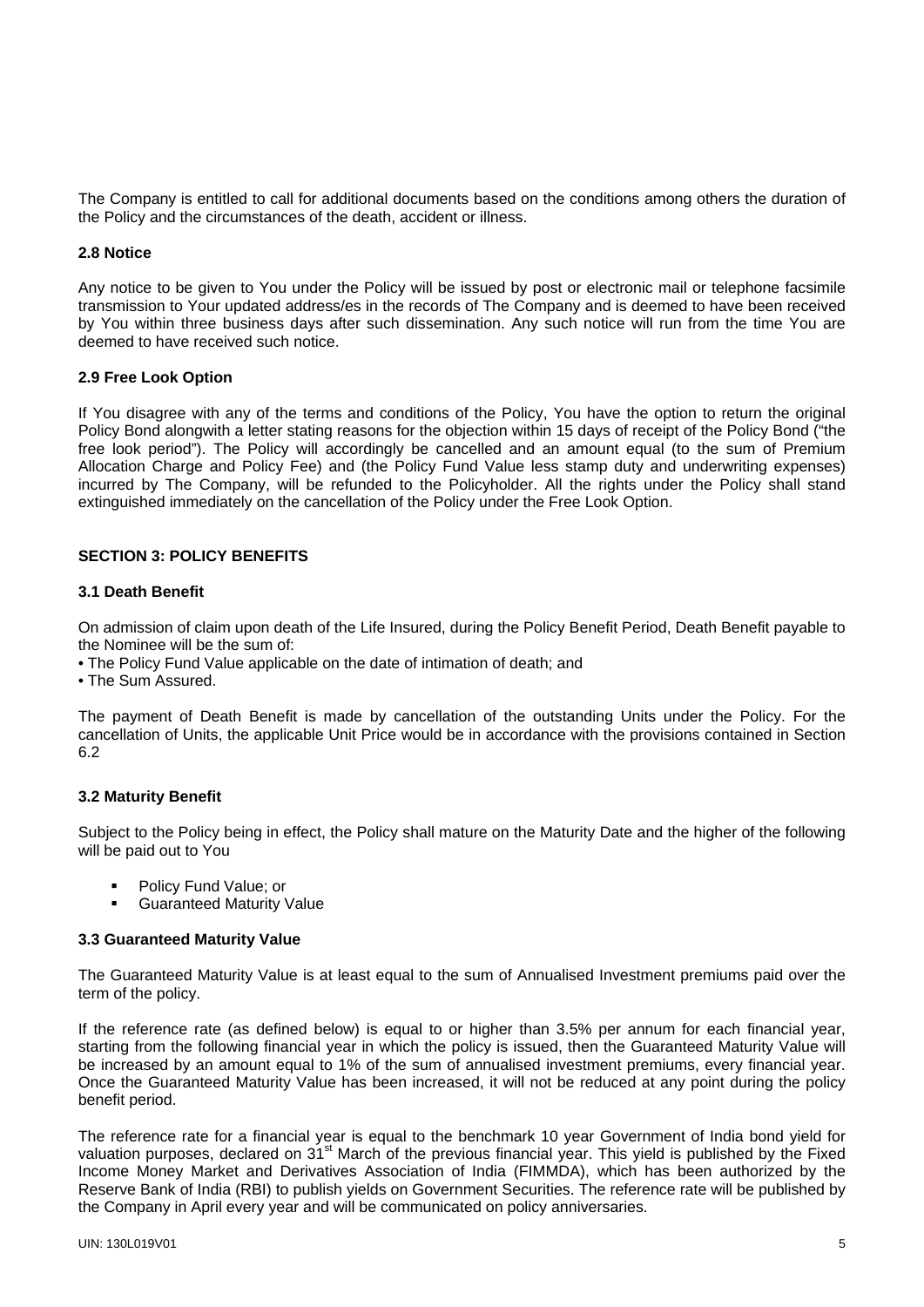The Guaranteed Maturity Value will in no case be higher than 115% of sum of investment premiums paid during the policy benefit period.

The Guaranteed Maturity Value once increased will not be decreased as long You have not opted out of Guaranteed Fund (Build 'n' Protect Fund).

The Guaranteed Maturity Value will **NOT** be applicable in the following scenarios

- You have NOT paid due premiums during the policy benefit period.
- You have switched out of the Guaranteed Fund (Build 'n' Protect Fund) into any of the non guaranteed funds during the policy benefit period.
- You have redirected future premiums out of the Guaranteed Fund (Build 'n' Protect Fund) during the policy benefit period.
- You have NOT reinstated the lapsed policy within the reinstatement period.

The Guaranteed Maturity Value will not be payable in case You are invested in any of the non-guaranteed funds at maturity.

### **3.4 Special Additions**

Subject to the Policy being in effect, Special Additions will be credited to the Policy at the end of the tenth & fifteenth Policy Year. This Allocation is done by creating additional Units to Your Policy across the Investment Funds, in the same proportion as Your Investment Fund Allocation Instruction then in effect.

| <b>Policy Anniversary Date falling</b><br>-in | Special Additions as % of Average Policy<br><b>Fund Value</b> |
|-----------------------------------------------|---------------------------------------------------------------|
| <b>Tenth Policy Year</b>                      | 2.5%                                                          |
| <b>Fifteenth Policy Year</b>                  | 2.5%                                                          |

The Special Additions would be as follows:

The Average Policy Fund Value is equal to the average of the Policy Fund Values as on the last date of each of the preceding 36 months.

### **3.5 Partial Withdrawal of Units**

The Policyholder has the option to apply for Partial Withdrawal of money from the Policy Fund Value in the specified form, at any time after the completion of three Policy Years, provided the Policy is in force. Partial withdrawals are allowed only from the non guaranteed funds. Partial withdrawals are not allowed from the Guaranteed Fund (Build 'n' Protect Fund). This withdrawal shall be subject to prevalent administrative rules regarding minimum and maximum Partial Withdrawal amounts. The current limit on the minimum withdrawal is Rs.5,000. Additionally, the minimum Policy Fund Value after the Partial Withdrawal should be equal to 120% of the Annualised Regular Premium of the basic plan.

In a Policy Year You can request for as many Partial Withdrawals as You require, subject to the limit of minimum Partial Withdrawal and the minimum Policy Fund Value, post such Partial Withdrawal. You may make two Partial Withdrawals in a Policy Year free of charge. Every subsequent Partial Withdrawal in a Policy Year is subject to a charge as mentioned in Section 7.

In case the Life Insured is a minor, the facility of Partial Withdrawal from the Policy can only be availed once the Life Insured has attained an Age of 18 years.

# **3.6 Full Withdrawal of Units (Policy Surrender)**

The Policyholder has the option to apply for Surrender of the Policy. Surrender of the Policy shall terminate the Policy and extinguish all Your rights, benefits and interests in the Policy.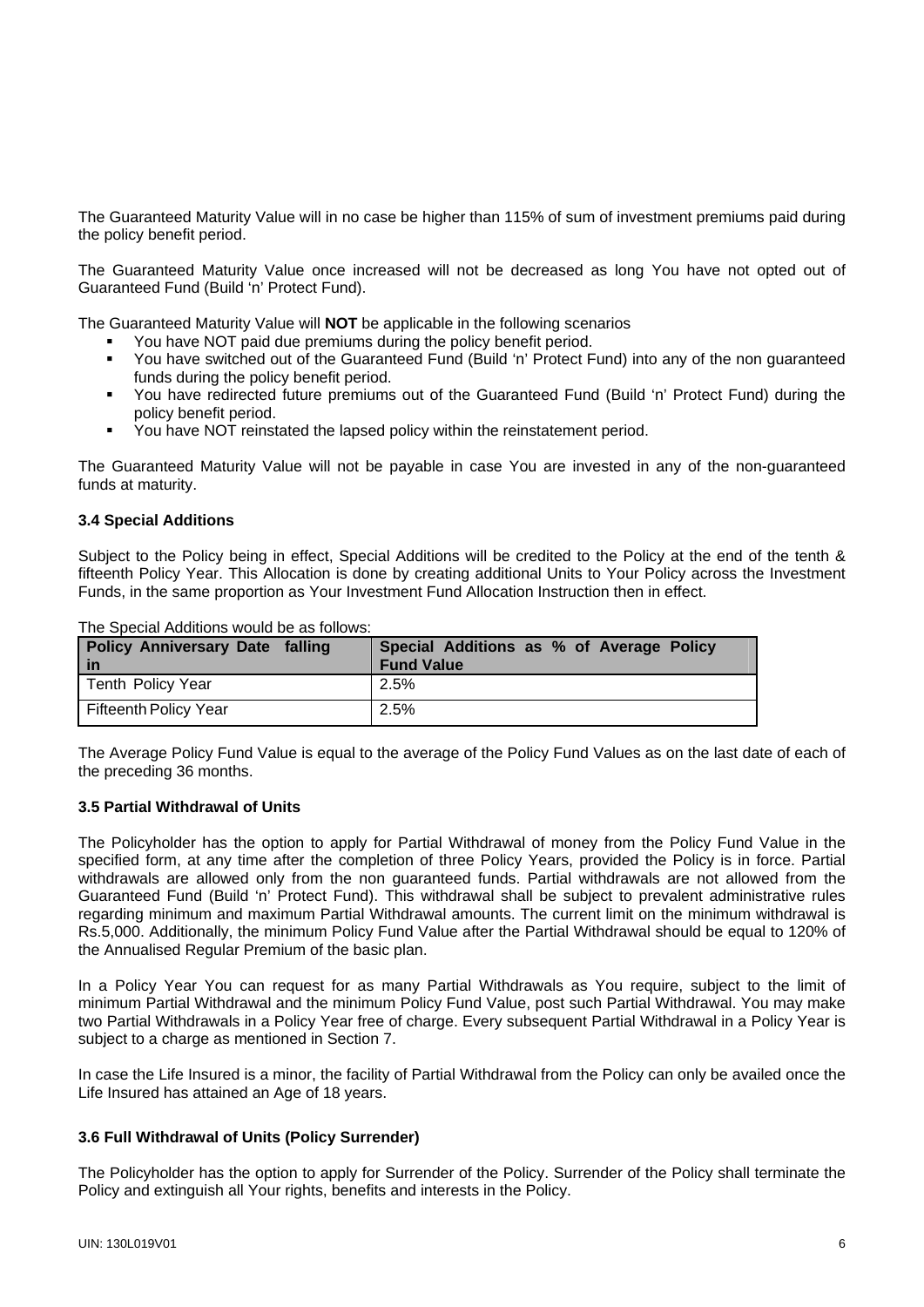Surrender Value is at all times equal to the Policy Fund Value less Surrender Charge applicable for the Policy Year when the surrender request was made. Please refer Section 7.5 for Surrender Charges.

If the Policy is surrendered before the completion of three Policy Years then the surrender value, calculated as at the date the request of such surrender by the Policyholder, shall be frozen and become payable after the completion of three Policy Years.

### **3.7 Change in the Investment Fund Allocation (Premium Redirection)**

The Investment Fund Allocation can be modified only after you have switched out of the Guaranteed Fund (Build 'n' Protect Fund). You can exercise this option by submitting the Investment Fund Allocation Instruction. Units will be created in each of the prevalent Investment Funds for all the future premiums as per the modified Investment Fund Allocation Instruction.

The Investment Fund Allocation Instruction is subject to a minimum Allocation percentage in a chosen non guaranteed Investment Fund/s, which is currently 5%. Currently, the number of non guaranteed Investment Funds for Allocation are five. The change in the Investment Fund Allocation will be effective from the next premium due date. You can opt for a change in the investment fund allocation only when You have switched all the existing units in the Guaranteed Fund (Build 'n' Protect Fund) into any other fund.

Please note redirection of future premiums into the Guaranteed Fund (Build 'n' Protect Fund) is not allowed once You have opted out of the Guaranteed Fund.

### **SECTION 4: POLICY PREMIUMS**

 **4.1** Total Monthly/Half yearly/Annual Regular Premium is mentioned in the Policy Specifications as the premium payable by You on the due dates for payment in the mode chosen. Such premium is payable on the due date for payment and in any case not later than the grace period of 30 days from due date. A change in mode of premium payment is not allowed.

 **4.2** Annualised Investment Premium received by The Company (net of the relevant Premium Allocation Charge) is used to create Units in the relevant Investment Funds for Allocation to the Policy Fund in accordance with the Investment Fund Allocation Instruction then in effect under the Policy. The Units will be created on the Valuation Dates of the relevant Investment Fund/s as per the provisions of the section 6 contained herein.

Annualised Policy Fee is collected separately according to the payment mode chosen by You along with Annualised Investment premium and is not allocated to Investment Funds.

Please note that the default investment fund offered will be the Guaranteed Fund (Build 'n' Protect Fund).

### **4.3 Discontinuance of premium**

### **a. Discontinuance of premium within three years of the Policy Date**

If any premium due within the first three years Policy Years remains unpaid even after the grace period of 30 days from the date of unpaid Premium, the benefit of the Sum assured in the Policy will cease to exist from the date of such unpaid premium (also termed as 'Lapse Date') and the Policy will lapse.

Death Benefit (as in section 3.1) payable during the grace period will be reduced by the outstanding Policy Charges.

However, the Policy Fund Value will continue to participate in the performance of the investment funds till the period allowed for reinstatement of the Policy and the investment risk in the investment portfolio shall be borne by the policyholder during this period.

**Reinstatement of the Policy:** The Policyholder can apply for reinstatement of the lapsed Policy within two years from the date of the first unpaid premium ("Reinstatement Period"). Such Reinstatement shall be subject to the following conditions: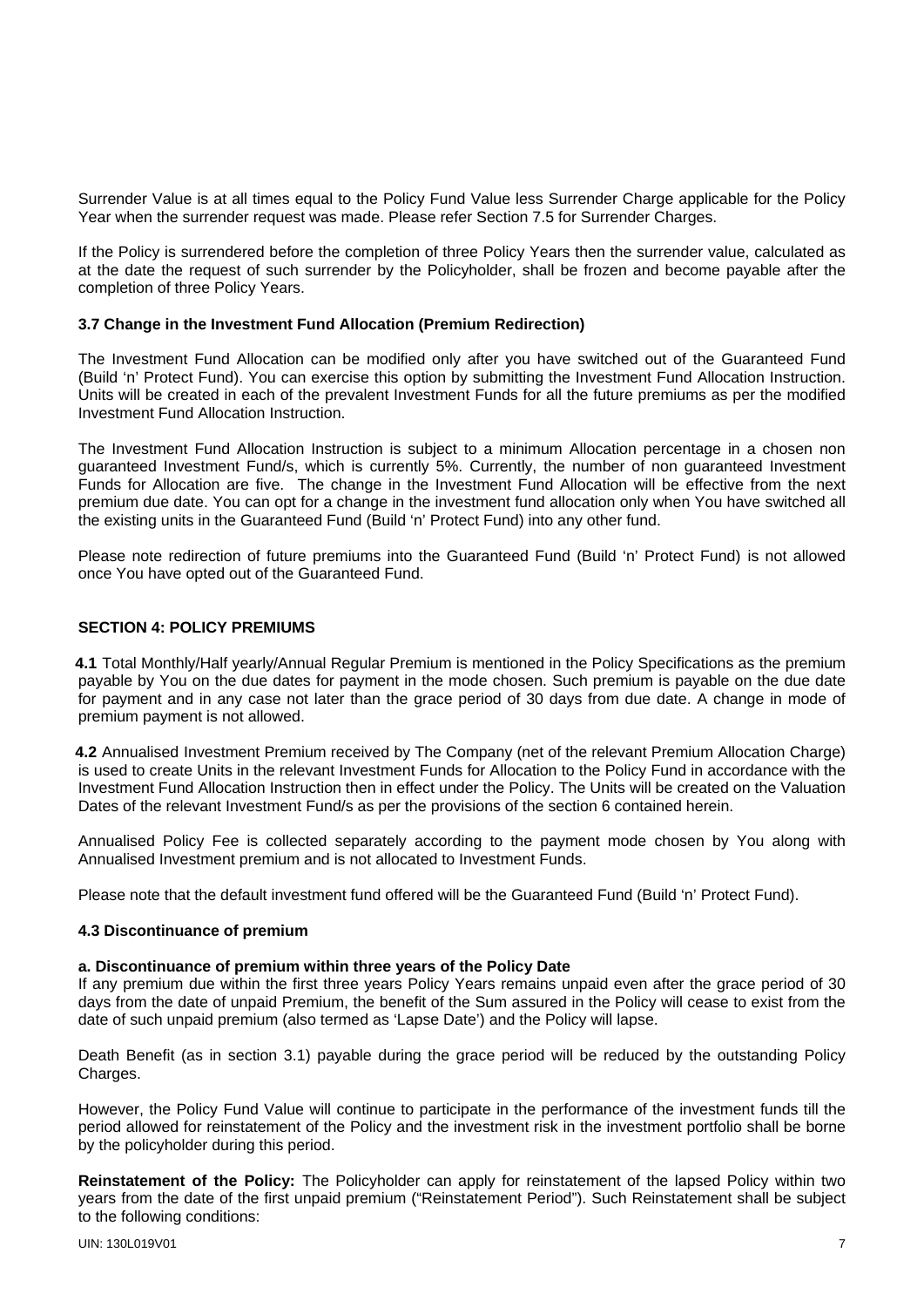- The application for reinstatement is made within two years from the date of first unpaid premium
- Satisfactory evidence of insurability of the Life Insured; and
- Payment of an amount equal to all unpaid premiums together with interest at such rate as the Company may charge for such Reinstatement, as decided by the Company from time to time;

The Effective Date of Reinstatement is the date on which the above requirements are met and approved by The Company. On this date, all outstanding Policy Charges shall be deducted from the above payment for the period between the Lapse Date and the Effective Date of Reinstatement.

In case of surrender of the Policy during the Reinstatement Period, the Policy Fund Value as on the date of Surrender net of Surrender Charge as applicable on the lapse date shall be payable on the date of request of the Surrender or at the completion of the third Policy Year, whichever is later.

In case of death of the Life Insured during the time allowed for Reinstatement of a lapsed Policy, only the Policy Fund Value will be paid.

If the Policy is not reinstated during the Reinstatement Period, the Policy will stand terminated and the Policy Fund Value as at the expiry of Reinstatement Period net of Surrender Charge as on the lapse date shall be payable at the completion of the third Policy Year or at the end of the Reinstatement Period, whichever is later.

# **b. Discontinuance of premium after three Policy Years**

If the due premium has been paid for atleast three consecutive Policy Years from the Policy Date and subsequent premiums are unpaid, You may reinstate the Policy within two years from the date of first unpaid premium. Such reinstatement can only be made by paying all the unpaid annualised regular premium and the appropriate Premium Allocation Charge shall be deducted from the above mentioned payment. During the period allowed for reinstatement, the Policy shall continue to be in effect.

Such Reinstatement shall be subject to the following conditions:

- The application for reinstatement is made within two years from the date of first unpaid premium
- Satisfactory evidence of insurability of the Life Insured ; and
- Payment of an amount equal to all unpaid premiums together with interest at such rate as the Company may charge for such Reinstatement, as decided by the Company from time to time. The percentage charge of interest would be the latest reference rate published by the company.;

The Effective Date of Reinstatement is the date on which the above requirements are met and approved by The Company. On this date, all outstanding Policy Charges shall be deducted from the above payment for the period between the Lapse Date and the Effective Date of Reinstatement.

In the event of death during the given period of reinstatement, the Policy will cease to exist and on admission of claim, Death Benefit payable to the Nominee will be the sum of:

- The Policy Fund Value (less Outstanding Policy Fee) applicable on the date of intimation of death; AND
- The Sum Assured

**Cover continuance option:** You are however entitled to submit a written notice to The Company within the period allowed for the reinstatement of the Policy opting to continue the Policy. However, in order to avail this option, You need to switch out all units from the Guaranteed Fund (Build 'n' Protect Fund). The Company will continue deduction of applicable Policy Fee on a monthly basis along with service tax including cess and surcharge by cancellation of units from the Policy Fund Value and keep the Policy in effect until the Policy Fund Value does not fall below the amount equivalent to the 120% of Annualised Regular Premium of the Basic Plan.

At the end of the allowed period for reinstatement, if you have not opted for cover continuance option, only the Policy Fund Value, after deducting applicable surrender charges and outstanding policy fee will be paid and the policy will terminate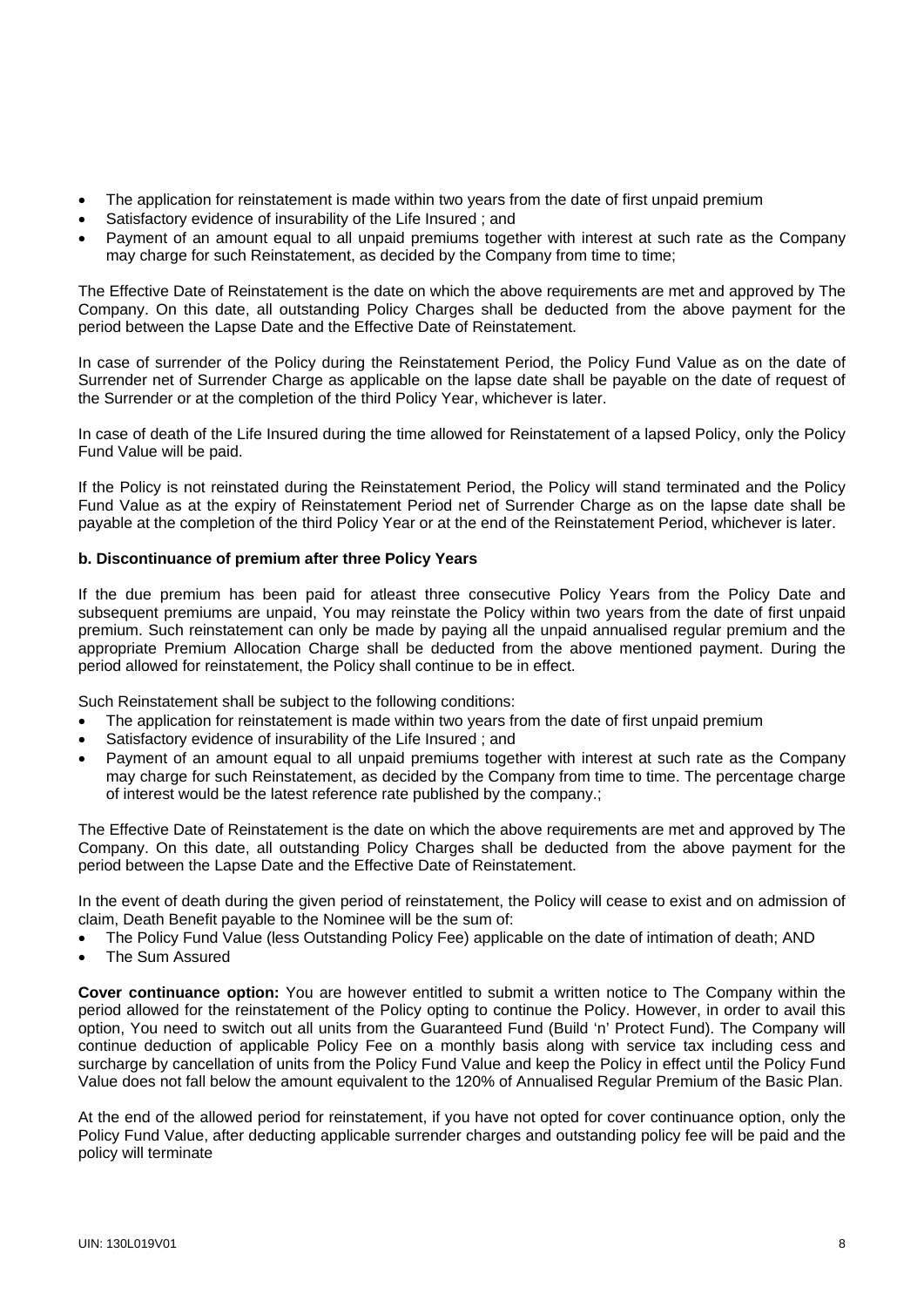Where the Policy Fund Value falls to the level of 120% of Annualised Regular Premium of the Basic Plan or the Policy Fund Value is inadequate for the deduction of the applicable Policy Charges as per Section 7 whichever is earlier, the Policy shall stand terminated and the Surrender Value shall be paid.

If You have not opted for Cover Continuance then, the Annualised Policy Fee (along with Service tax including cess and surcharge) is collected as per the mode of the policy as chosen by the policyholder for guaranteed (Build 'n' Protect) as well as non-guaranteed funds. There will be no deduction from the fund.

In case You opt for Cover Continuance then, we will not collect the Annualised Policy Fee (along with Service tax including cess and surcharge) but deduct it on a monthly basis from the fund by cancellation of units. Cover continuance option is applicable only after 3 policy years.

In case You have opted for cover continuance option, then the Guaranteed Maturity Value will not be applicable.

# **SECTION 5: INVESTMENT FUNDS**

 **5.1** The Company holds legal and beneficial interests in the assets of each Investment Fund and has sole discretion on the investment and the management of each Investment Fund within the defined asset portfolio Allocation as set out under section 5.2. The six Investment Funds currently offered under the Policy by The Company are –

### **Guaranteed Fund:**

• Build 'n' Protect Fund (default fund at inception),

### **Non Guaranteed Funds**

- Growth Opportunities Fund,
- Grow Money Fund,
- Save'n'grow Money Fund,
- Steady Money Fund; and
- Safe Money Fund

 **5.2** The Company will manage the investment mix of each of the Investment Fund according to the following indicative schedule:

|                                                                                                                                                                         | Build 'n'<br><b>Protect</b><br><b>Fund</b> | <b>Growth</b><br><b>Opportunities</b><br><b>Fund</b> | Grow<br><b>Money</b><br><b>Fund</b> | <b>Steady</b><br><b>Money</b><br><b>Fund</b> | Save'n'grow<br><b>Money Fund</b> | <b>Safe</b><br><b>Money</b><br><b>Fund</b> |
|-------------------------------------------------------------------------------------------------------------------------------------------------------------------------|--------------------------------------------|------------------------------------------------------|-------------------------------------|----------------------------------------------|----------------------------------|--------------------------------------------|
|                                                                                                                                                                         |                                            |                                                      |                                     |                                              |                                  |                                            |
| Listed equities                                                                                                                                                         | $0\% - 40\%$                               | 80%-100%                                             | 80%-100%                            | N.A.                                         | 0%-60%                           | N.A.                                       |
| Government bonds<br>and securities                                                                                                                                      | $60\%$ -<br>100%                           | N.A.                                                 | N.A.                                | 20%-80%                                      | 0%-40%                           | 0%-60%                                     |
| Corporate<br>bonds<br>rated AA or<br>above<br>other<br>any<br>or<br>equivalent rating by<br>CRISIL or any other<br>approved<br>rating<br>Bank<br>agency and<br>Deposits | N.A                                        | N.A.                                                 | N.A.                                | 20%-80%                                      | $0\% - 50\%$                     | $0 - 60%$                                  |
| Cash and<br>money<br>market securities                                                                                                                                  | $0 - 20%$                                  | $0 - 40%$                                            | 0%-40%                              | $0\% - 40\%$                                 | 0%-40%                           | $0 - 40%$                                  |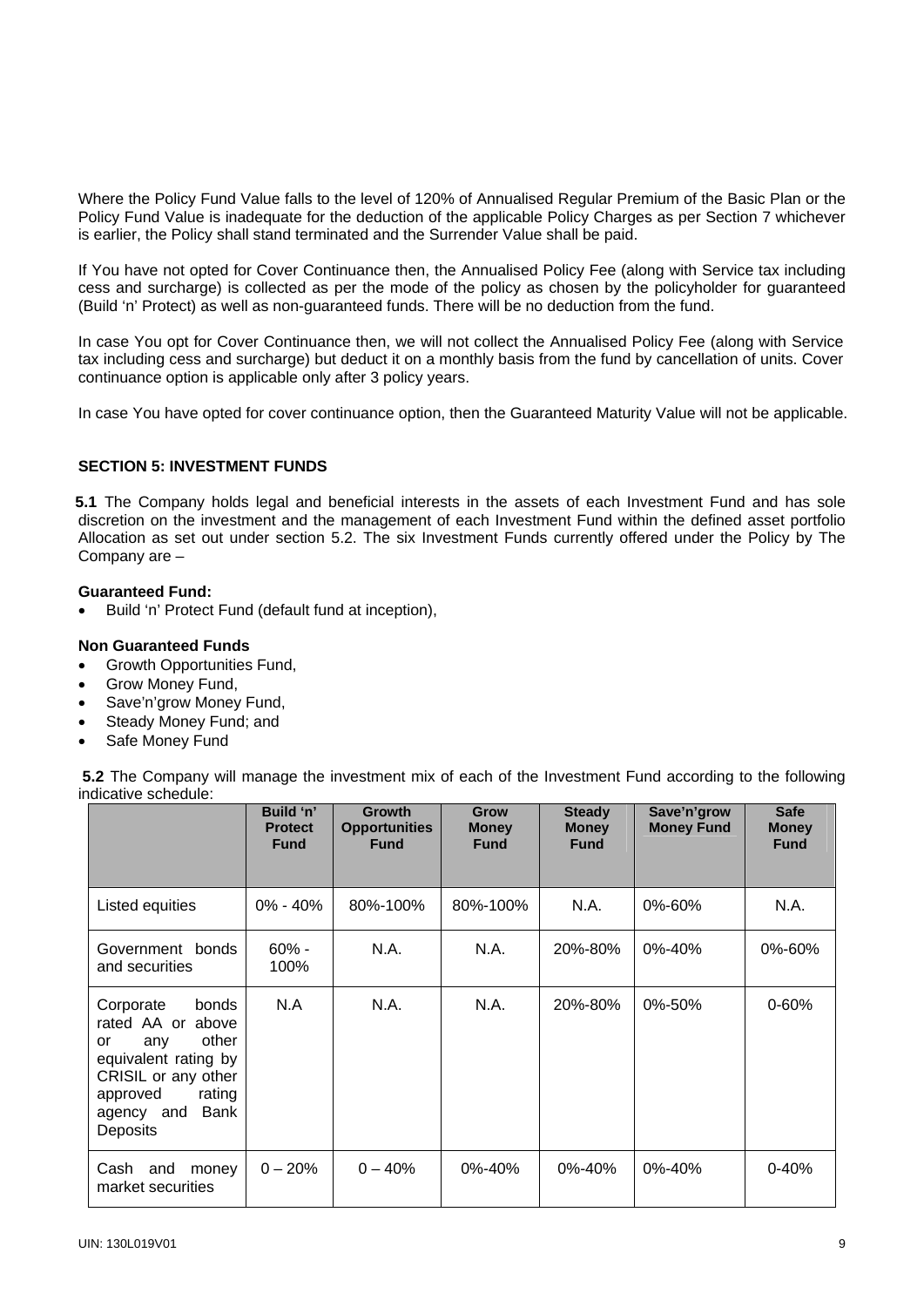### **5.3 Investment Objectives of the Investment Funds**

| <b>Investment</b><br><b>Fund</b> | <b>Objective</b>                                                                                                                                                                                                                                   | <b>Risk Profile</b> |
|----------------------------------|----------------------------------------------------------------------------------------------------------------------------------------------------------------------------------------------------------------------------------------------------|---------------------|
| <b>Guaranteed Fund</b>           |                                                                                                                                                                                                                                                    |                     |
| Build 'n' Protect<br>Fund        | To protect investments at maturity through steady<br>accumulation of income by investing in<br>government securities while seeking to provide a<br>limited opportunity for capital appreciation by<br>investing in equities                        | Low                 |
| <b>Non Guaranteed Funds</b>      |                                                                                                                                                                                                                                                    |                     |
| <b>Grow Money</b><br>Fund        | To provide long term capital appreciation through<br>investing across a diversified high quality equity<br>portfolio                                                                                                                               | High                |
| Save'n'grow<br>Money Fund        | To provide steady accumulation of income in<br>medium to long term by investing in high quality<br>debt papers and government securities and a<br>limited opportunity of capital appreciation. This<br>would be more of a defensively managed fund | Moderate            |
| <b>Steady Money</b><br>Fund      | To provide steady accumulation of income in<br>medium to long term by investing in high quality<br>debt papers and government securities                                                                                                           | Low                 |
| Growth<br>Opportunities<br>Fund  | To provide long term capital appreciation through<br>investing in stocks across all market capitalization<br>ranges (Large, Mid or small)                                                                                                          | High                |
| Safe Money<br>Fund               | To provide capital protection through investments<br>in low-risk money-market & short-term debt<br>instruments with maturity of 1 year or lesser                                                                                                   | Low                 |

Note:

 • Build 'n' Protect Fund, Growth Opportunities Fund, Grow Money Fund, Save'n'grow Money Fund Steady Money Fund and Safe Money Fund are the names of the Investment Funds and do not in any manner indicate the quality of the Investment Funds, their future prospects or returns.

 • Investments in the Investment Funds are subject to market and other risks and the achievement of the Objective of any of the Investment Funds cannot be assured.

• The Company may from time to time change the asset portfolio Allocation in the existing Investment Funds with the approval of the Insurance Regulatory and Development Authority.

# **5.4 Investment Fund Valuation**

The valuation of assets under each Investment Fund will be done in accordance with the regulations issued by the Insurance Regulatory and Development Authority ('IRDA') in that regard (and is subject to change in accordance with the changes in regulations) and the internal rules of The Company.

The Unit Price shall be computed based on whether The Company is purchasing (appropriation price) or selling (expropriation price) the assets in order to meet the day to day transactions of Unit Allocations and Unit redemptions i.e. The Company shall be required to sell/purchase the assets if Unit redemptions/Allocations exceed Unit Allocations/redemptions at the Valuation Date.

The Appropriation price shall apply in a situation when The Company is required to purchase the assets to allocate the Units at the Valuation Date. This shall be the amount of money that The Company should put into the fund in respect of each Unit it allocates in order to preserve the interests of the existing Policyholders. The Unit Price will be computed as follows: Market value of investment held by the fund plus the expenses incurred in the purchase of the assets plus the value of any current assets plus any accrued income net of fund management charges less the value of any current liabilities less provisions, if any. This gives the net asset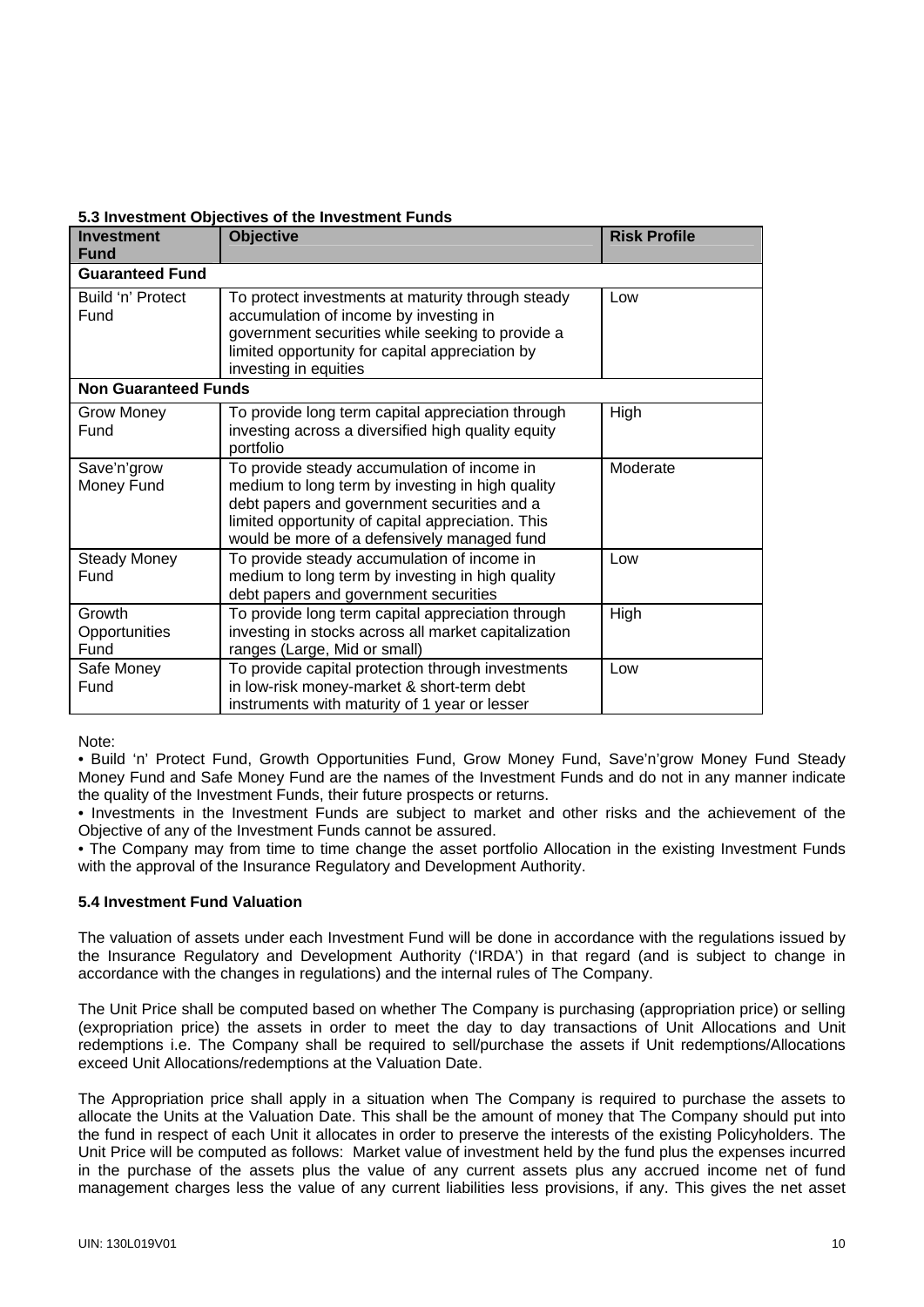value of the fund. Dividing by the number of Units existing at the Valuation Date (before any new Units are allocated), gives the Unit Price of the fund under consideration.

The Expropriation price shall apply in a situation when The Company is required to sell assets to redeem the Units at the Valuation Date. This shall be the amount of money that The Company should take out of the fund in respect of each Unit it cancels in order to preserve the interests of the continuing Policyholders. The Unit Price will be computed as follows: Market Value of investment held by the fund less the expenses incurred in the sale of the assets plus the value of any current assets plus any accrued income net of fund management charges less the value of any current liabilities less provisions, if any. This gives the net asset value of the fund. Dividing by the number of Units existing at the Valuation Date (before any Units are redeemed), gives the Unit Price of the fund under consideration.

The Company is aiming to value the Investment Funds on each day the financial markets are open. The Company however, reserves the right to value less frequently in extreme circumstances, where the value of the assets may be too uncertain. In such circumstances The Company may defer valuation of assets until normality returns. Examples of such circumstances are:

a) When one or more stock exchanges which provide a basis for valuation for a substantial portion of the assets of the fund are closed other than for ordinary holidays.

b) When, as a result of political, economic, monetary or any circumstances out of the control of The Company, the disposal of the assets of the Investment Fund are not reasonable or would not reasonably be practicable without being detrimental to the interests of the remaining Policyholders invested in the Investment Fund;

c) During periods of extreme volatility of markets during which surrenders and Switches would, in the opinion of The Company, be detrimental to the interests of the existing Policyholders invested in the Investment Fund;

d) In case of natural calamities, strikes, war, civil unrest, riots and bandhs;

e) In event of any force majeure or disaster that affects our normal functioning;

f) If so desired by the Insurance Regulatory and Development Authority.

### **5.5 Investment Fund Addition**

The Company may from time to time create and add new Investment Funds with different fees/ charges with the approval of the Insurance Regulatory and Development Authority and consequently, new Investment Funds may be made available to You. All provisions of the Policy will apply to such new Investment Funds unless stated otherwise.

### **5.6 Investment Fund Closure**

The Company reserves the right to close any non-guaranteed Investment Fund at any time by giving a three month written notice of its intention to close an Investment Fund and from the date of such closure. The Company will cease to create or cancel Units in the said non-guaranteed Investment Fund ('Closing Investment Fund'). Closure of a non-guaranteed Investment Fund will be on the happening of an event which in the sole opinion of The Company requires the said non-guaranteed Investment Fund to be closed and such closure of a non-guaranteed Investment Fund shall be subject to prior approval of Insurance Regulatory and Development Authority. The Company will require the Policyholder who has invested in the Closing non-guaranteed Investment Fund to replace it with any another non-guaranteed Investment Fund/s ('Replacing Investment Fund/s') apart from the Guaranteed Fund (Build 'n' Protect Fund) in the form specified by The Company and before the date specified in the written notice of The Company. Upon receiving Your notification, Units in the Closing non-guaranteed Investment Fund allocated to this Policy will be cancelled on the last Valuation Date of the Closing non-guaranteed Investment Fund. The Company will replace the Closing non-guaranteed Investment Fund with the Replacing Investment Fund/s chosen by You, by creating Units in the Replacing Investment Fund/s, with proceeds from the cancellation of Units in the Closing non-guaranteed Investment Fund on the last Valuation Date of the Closing non-guaranteed Investment Fund.

If The Company has not received valid notification from You for modification of Your non-guaranteed Investment Fund Allocation by the time of closure of the non-guaranteed Investment Fund, The Company will: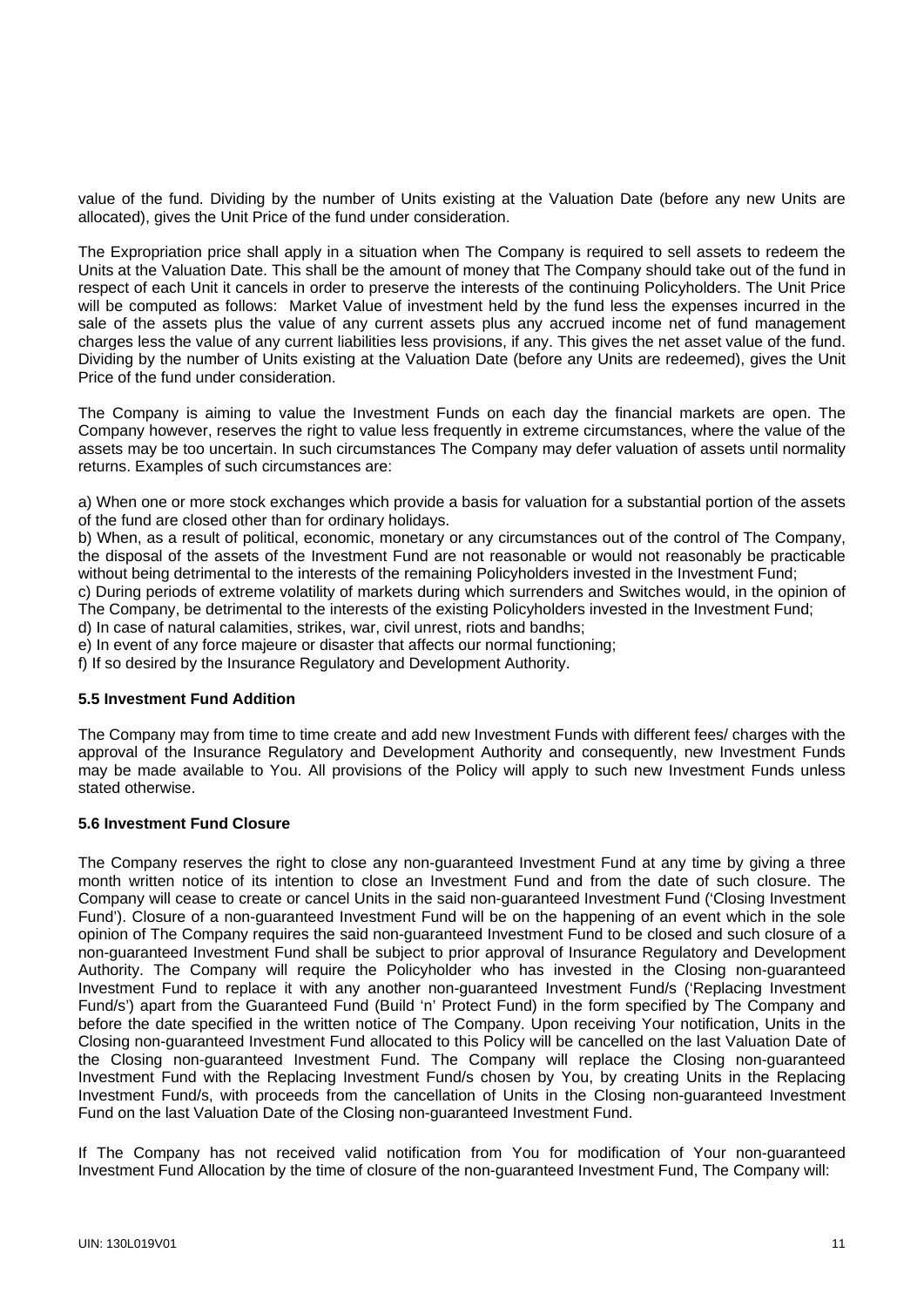- Switch the funds from the Closing non-guaranteed Investment Fund to the most conservative nonguaranteed Investment Fund then available; and
- Change the non-guaranteed Investment Fund Allocation in such a way that the percentage allocated to the Closing non-guaranteed Investment Fund is added to the percentage allocated to the most conservative non guaranteed Investment Fund option then available. Currently the most conservative non guaranteed Investment Fund option is Safe Money Fund. The Company would however declare the most conservative non guaranteed Investment Fund option from time to time depending upon its then current Investment profile.

### **5.7 Switch amongst Investment Funds**

You can apply for Switch of Your Investment Fund/s from one Investment Fund to another through a Switch Application Form specified by The Company. The facility of Switch would be subject to the administrative rules of The Company existing at the time of Your Switch application. Switch of funds will be effected at a Unit Price declared on the date Your Switch application is received and accepted by The Company before 3.00 p.m. and on the next day's Unit Price declared if The application is received and accepted at The Company after 3.00 p.m.

This facility is available only after completion of the first Policy Year. Your first switch will need to be a switch out of the Guaranteed Fund to any of the non – guaranteed funds. You need to switch out all units from the Guaranteed Fund. The company will levy a one-time charge as mentioned in Section 7.6. **The Guaranteed Maturity Value will not be available in case You switch out of the Guaranteed Fund**. Once you have switched out, Switch into the Guaranteed Fund is not allowed at any point of time during the Policy Benefit Period.

Within the non guaranteed funds, You are entitled to make four Switches per Policy Year free of charge. Every additional Switch in a Policy Year would be subject to a charge as mentioned in Section 7. Unutilized Switches of any Policy Year cannot be carried forward to the succeeding Policy Years. The minimum amount of a Switch transaction should be Rs.2,500. Switch among Investment Funds is not allowed during the period between the Lapse date & Reinstatement Date of the Policy.

### **5.8 Risks of investments**

Investments in any of the Investment Funds are subject to the following, amongst other risks:

 • The premium paid in Unit Linked Insurance policies are subject to investment risks associated with capital markets and the NAVs of the units may go up or down based on the performance of the fund and factors influencing the capital market and the insured is responsible for his/her decisions.

 • The past performance of these or other Investment Funds of The Company do not indicate the future performance of these Investment Funds.

• The investment risk in the non guaranteed investment portfolio is borne by the Policyholder.

### **SECTION 6: UNITS**

### **6.1 Creation of Units**

The Units shall be created based on the Unit Price.

Units will be created in the Investment Fund/s on receipt by The Company of the premium along with a local cheque/demand draft payable at par at the place where the premium/application for Switch is received on the following basis:

• the same day's closing Unit Price shall be applicable if received by 3.00 p.m.

• the next day's closing Unit Price shall be applicable if received after 3.00 p.m.

In respect of premiums received with outstation cheques/demand drafts at the place where the premium is received, the closing Unit Price of the day on which cheques/demand draft is realized shall be applicable.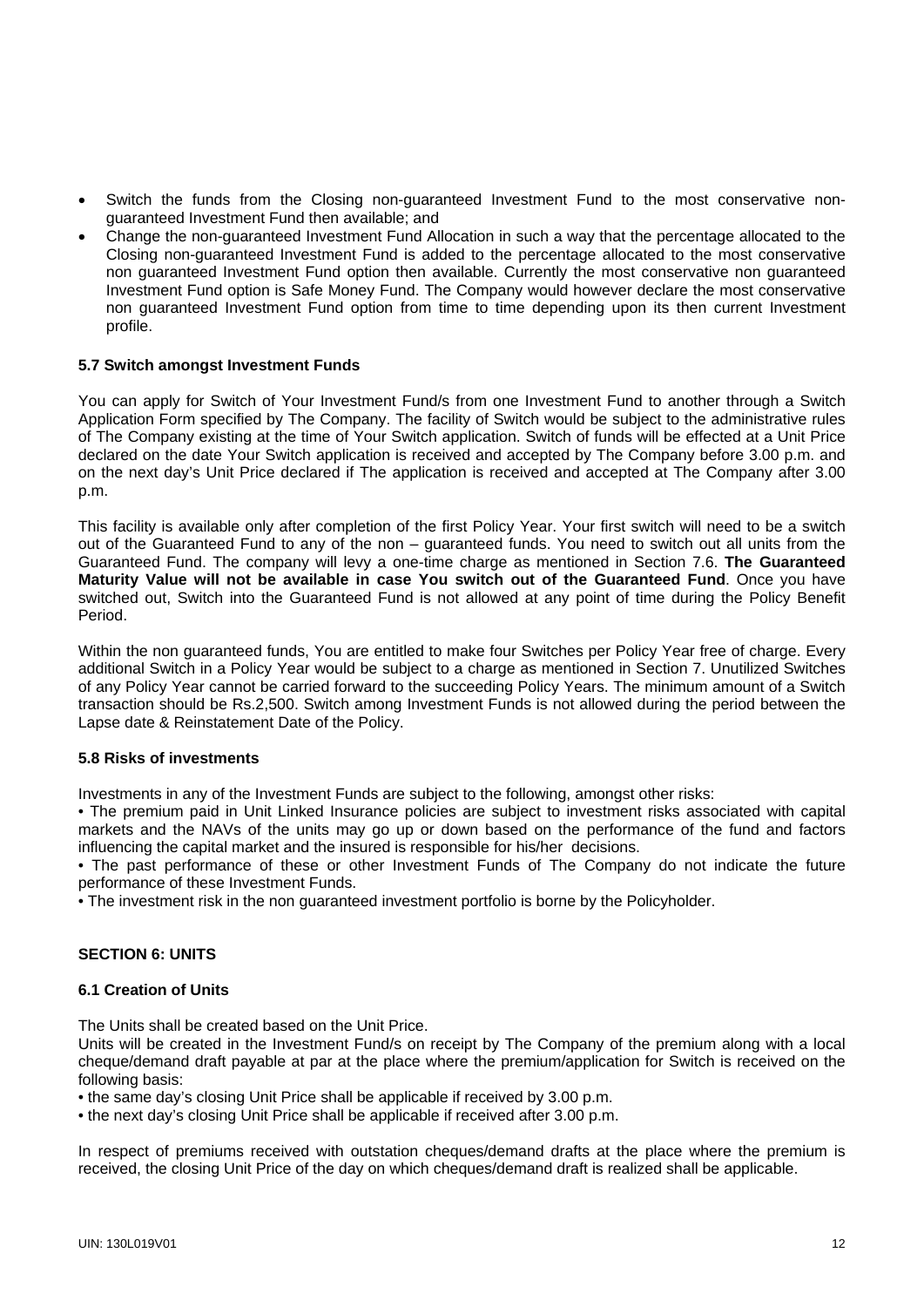In case the premium is paid in advance, Units will be created only on the due date. No interest shall be payable on premium paid in advance.

### **6.2 Cancellation of Units**

Units will be cancelled from the Investment Funds, wherein an application (including claims, surrender, Policy closure, Switch request, partial withdrawal) is received by The Company:

• by 3.00 p.m., at the same day's closing Unit Price shall be applicable.

• after 3.00 p.m., at the next day's closing Unit Price shall be applicable.

Under extraordinary circumstances, such as extreme volatility of the value of the investments of the Investment Funds The Company may delay cancellation of Units from an Investment Fund if it is necessary to do so in order to maintain fairness and equity between Policyholders remaining in that Investment Fund and the Policyholders leaving that Investment Fund. Where this applies, The Company may delay cancellation of all or part of the Investment Funds for upto 30 days. If The Company delays the cancellation, The Company will use the Unit Prices that apply on the day on which the cancellation actually takes place.

### **SECTION 7: POLICY CHARGES**

### **7.1 Premium Allocation Charge**

The Premium Allocation Charge is a charge levied to Annualised Investment Premium applicable for a policy year and varies depending on the policy year. This charge is recovered as a percentage of the Annualised Investment Premium of the basic plan received by The Company. This charge is applied as per the following matrix depending upon the Policy Year:

| <b>Policy Year</b> | <b>Premium Allocation</b><br>Charge (as %age of<br><b>Annualised Investment</b><br>Premium) |
|--------------------|---------------------------------------------------------------------------------------------|
|                    | 40%                                                                                         |
| 2                  | 20%                                                                                         |
| 3                  | 15%                                                                                         |
|                    | 4%                                                                                          |
| 5                  | 4%                                                                                          |
| 6 onwards          | በ%                                                                                          |

The balance known as Allocation amount is utilised to purchase Units for the Policy in accordance with the Investment Fund Allocation.

Service tax including cess and surcharge will be applicable on Premium Allocation Charge as per the prevailing rates and will be deducted from the Annualised Investment Premium.

### **7.2 Policy Fee**

The Policy Fee is collected as part of Annualised Regular Premium and will be collected as per the mode of the policy along with the applicable service tax including cess and surcharge. It consists of 2 components:

### a. Policy Administration Charge:

A Policy administration charge of Rs.1000 per annum (in case of annual mode) will be collected as part of Annualised Policy Fee and will be collected as per the mode of the policy along with the applicable service tax including cess and surcharge.

In case of non-annual modes, the charge will be Rs.1080 divided by 2 or 12 depending on half-yearly or monthly mode along with the applicable service tax including cess and surcharge.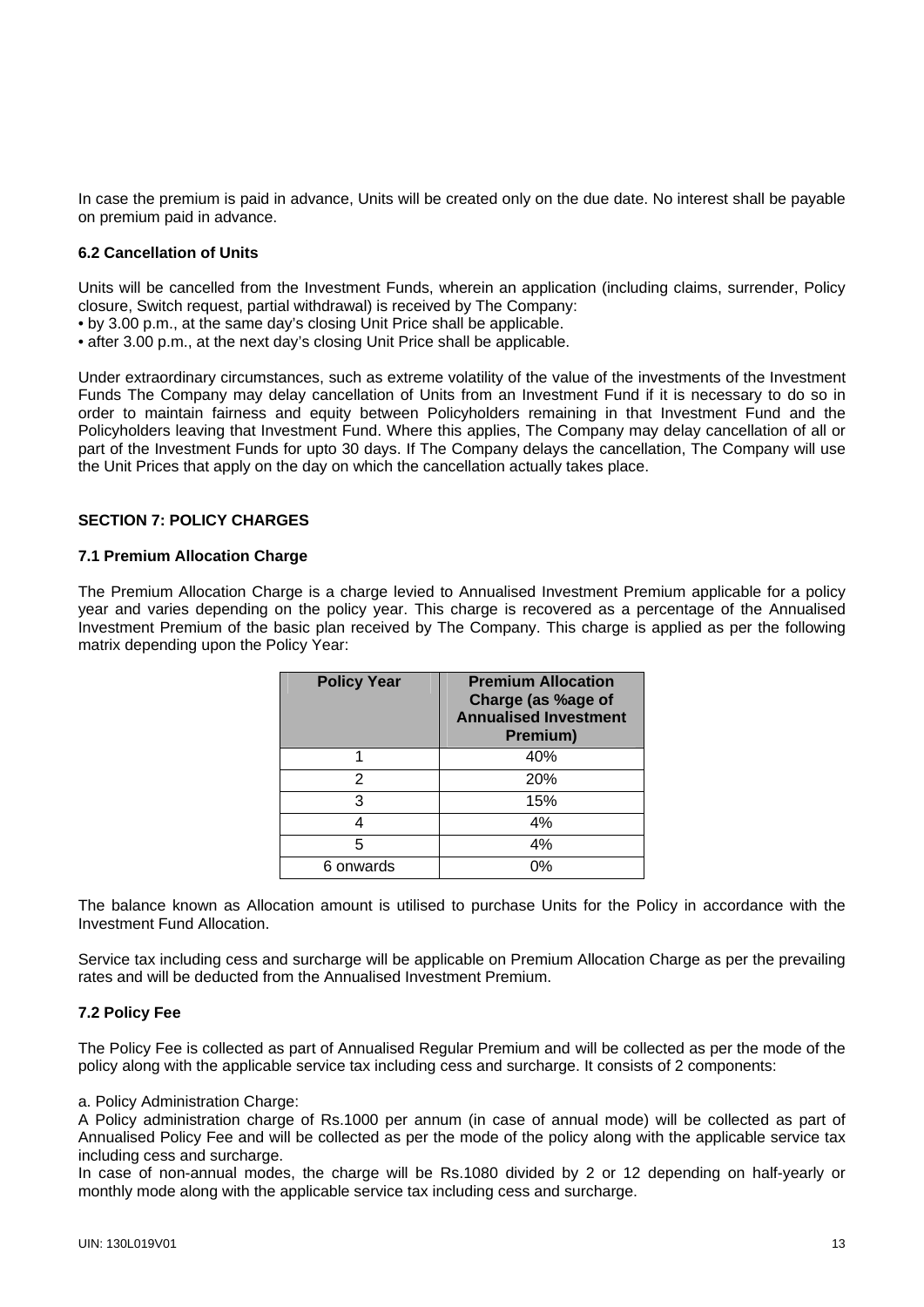b. Mortality Charges: This charge is levied to provide You the life insurance benefit. This charge is applied on the Sum Assured. It will be collected as part of Annualized Policy Fee and will be collected as per the mode of the policy from the policyholder along with the applicable service tax and cess.

The Mortality charges are levied basis the Age at entry and would remain constant throughout the Policy Benefit Period. The annual Mortality Charge per thousand rupees of Sum Assured for all Ages is as follows:

These rates in the below table are guaranteed to remain the same during the Policy Benefit Period.

|                    | <b>Annual Mode</b>                                            |                                                                        | <b>Non Annual Mode</b>                                        |                                                                        |                    | <b>Annual Mode</b>                                            |                                                                 | <b>Non Annual Mode</b>                                        |                                                                 |
|--------------------|---------------------------------------------------------------|------------------------------------------------------------------------|---------------------------------------------------------------|------------------------------------------------------------------------|--------------------|---------------------------------------------------------------|-----------------------------------------------------------------|---------------------------------------------------------------|-----------------------------------------------------------------|
| Age<br>at<br>entry | <b>Male</b><br><b>Mortality</b><br>Charge<br>(per '000<br>SA) | <b>Female</b><br><b>Mortality</b><br><b>Charge</b><br>(per '000<br>SA) | <b>Male</b><br><b>Mortality</b><br>Charge<br>(per '000<br>SA) | <b>Female</b><br><b>Mortality</b><br><b>Charge</b><br>(per '000<br>SA) | Age<br>at<br>entry | <b>Male</b><br><b>Mortality</b><br>Charge<br>(per '000<br>SA) | <b>Female</b><br><b>Mortality</b><br>Charge<br>(per '000<br>SA) | Male<br><b>Mortality</b><br><b>Charge</b><br>(per '000<br>SA) | <b>Female</b><br><b>Mortality</b><br>Charge<br>(per '000<br>SA) |
| 5                  | 2.11                                                          | 2.11                                                                   | 2.28                                                          | 2.28                                                                   | 30                 | 3.28                                                          | 3.04                                                            | 3.54                                                          | 3.28                                                            |
| $6\phantom{1}6$    | 2.17                                                          | 2.11                                                                   | 2.34                                                          | 2.28                                                                   | 31                 | 3.41                                                          | 3.11                                                            | 3.68                                                          | 3.36                                                            |
| $\overline{7}$     | 2.22                                                          | 2.11                                                                   | 2.40                                                          | 2.28                                                                   | 32                 | 3.57                                                          | 3.16                                                            | 3.86                                                          | 3.41                                                            |
| 8                  | 2.27                                                          | 2.11                                                                   | 2.45                                                          | 2.28                                                                   | 33                 | 3.74                                                          | 3.28                                                            | 4.04                                                          | 3.54                                                            |
| 9                  | 2.32                                                          | 2.17                                                                   | 2.51                                                          | 2.34                                                                   | 34                 | 3.95                                                          | 3.41                                                            | 4.27                                                          | 3.68                                                            |
| 10                 | 2.38                                                          | 2.22                                                                   | 2.57                                                          | 2.40                                                                   | 35                 | 4.18                                                          | 3.57                                                            | 4.51                                                          | 3.86                                                            |
| 11                 | 2.42                                                          | 2.27                                                                   | 2.61                                                          | 2.45                                                                   | 36                 | 4.42                                                          | 3.74                                                            | 4.77                                                          | 4.04                                                            |
| 12                 | 2.46                                                          | 2.32                                                                   | 2.66                                                          | 2.51                                                                   | 37                 | 4.69                                                          | 3.95                                                            | 5.07                                                          | 4.27                                                            |
| 13                 | 2.50                                                          | 2.38                                                                   | 2.70                                                          | 2.57                                                                   | 38                 | 4.96                                                          | 4.18                                                            | 5.36                                                          | 4.51                                                            |
| 14                 | 2.53                                                          | 2.42                                                                   | 2.73                                                          | 2.61                                                                   | 39                 | 5.23                                                          | 4.42                                                            | 5.65                                                          | 4.77                                                            |
| 15                 | 2.57                                                          | 2.46                                                                   | 2.78                                                          | 2.66                                                                   | 40                 | 5.53                                                          | 4.69                                                            | 5.97                                                          | 5.07                                                            |
| 16                 | 2.60                                                          | 2.50                                                                   | 2.81                                                          | 2.70                                                                   | 41                 | 5.77                                                          | 4.96                                                            | 6.23                                                          | 5.36                                                            |
| 17                 | 2.64                                                          | 2.53                                                                   | 2.85                                                          | 2.73                                                                   | 42                 | 6.03                                                          | 5.23                                                            | 6.51                                                          | 5.65                                                            |
| 18                 | 2.67                                                          | 2.57                                                                   | 2.88                                                          | 2.78                                                                   | 43                 | 6.37                                                          | 5.53                                                            | 6.88                                                          | 5.97                                                            |
| 19                 | 2.71                                                          | 2.60                                                                   | 2.93                                                          | 2.81                                                                   | 44                 | 6.87                                                          | 5.77                                                            | 7.42                                                          | 6.23                                                            |
| 20                 | 2.73                                                          | 2.64                                                                   | 2.95                                                          | 2.85                                                                   | 45                 | 7.49                                                          | 6.03                                                            | 8.09                                                          | 6.51                                                            |
| 21                 | 2.77                                                          | 2.67                                                                   | 2.99                                                          | 2.88                                                                   | 46                 | 8.17                                                          | 6.37                                                            | 8.82                                                          | 6.88                                                            |
| 22                 | 2.80                                                          | 2.71                                                                   | 3.02                                                          | 2.93                                                                   | 47                 | 8.97                                                          | 6.87                                                            | 9.69                                                          | 7.42                                                            |
| 23                 | 2.84                                                          | 2.73                                                                   | 3.07                                                          | 2.95                                                                   | 48                 | 9.79                                                          | 7.49                                                            | 10.57                                                         | 8.09                                                            |
| 24                 | 2.86                                                          | 2.77                                                                   | 3.09                                                          | 2.99                                                                   | 49                 | 10.68                                                         | 8.17                                                            | 11.53                                                         | 8.82                                                            |
| 25                 | 2.90                                                          | 2.80                                                                   | 3.13                                                          | 3.02                                                                   | 50                 | 11.56                                                         | 8.97                                                            | 12.48                                                         | 9.69                                                            |
| 26                 | 2.98                                                          | 2.84                                                                   | 3.22                                                          | 3.07                                                                   | 51                 | 12.60                                                         | 9.79                                                            | 13.61                                                         | 10.57                                                           |
| 27                 | 3.04                                                          | 2.86                                                                   | 3.28                                                          | 3.09                                                                   | 52                 | 13.71                                                         | 10.68                                                           | 14.81                                                         | 11.53                                                           |
| 28                 | 3.11                                                          | 2.90                                                                   | 3.36                                                          | 3.13                                                                   | 53                 | 14.93                                                         | 11.56                                                           | 16.12                                                         | 12.48                                                           |
| 29                 | 3.16                                                          | 2.98                                                                   | 3.41                                                          | 3.22                                                                   | 54                 | 16.17                                                         | 12.60                                                           | 17.46                                                         | 13.61                                                           |
|                    |                                                               |                                                                        |                                                               |                                                                        | 55                 | 17.41                                                         | 13.71                                                           | 18.80                                                         | 14.81                                                           |

In case You have opted for Cover Continuance option, then the Annualised Policy Fee (along with Service tax including cess and surcharge) will be deducted on a monthly basis from the fund by cancellation of units and not collected as per the mode of the policy.

# **7.3 Fund Management Charge**

The Fund Management Charge is levied at the time of computation of Unit Price and is levied according to the following table: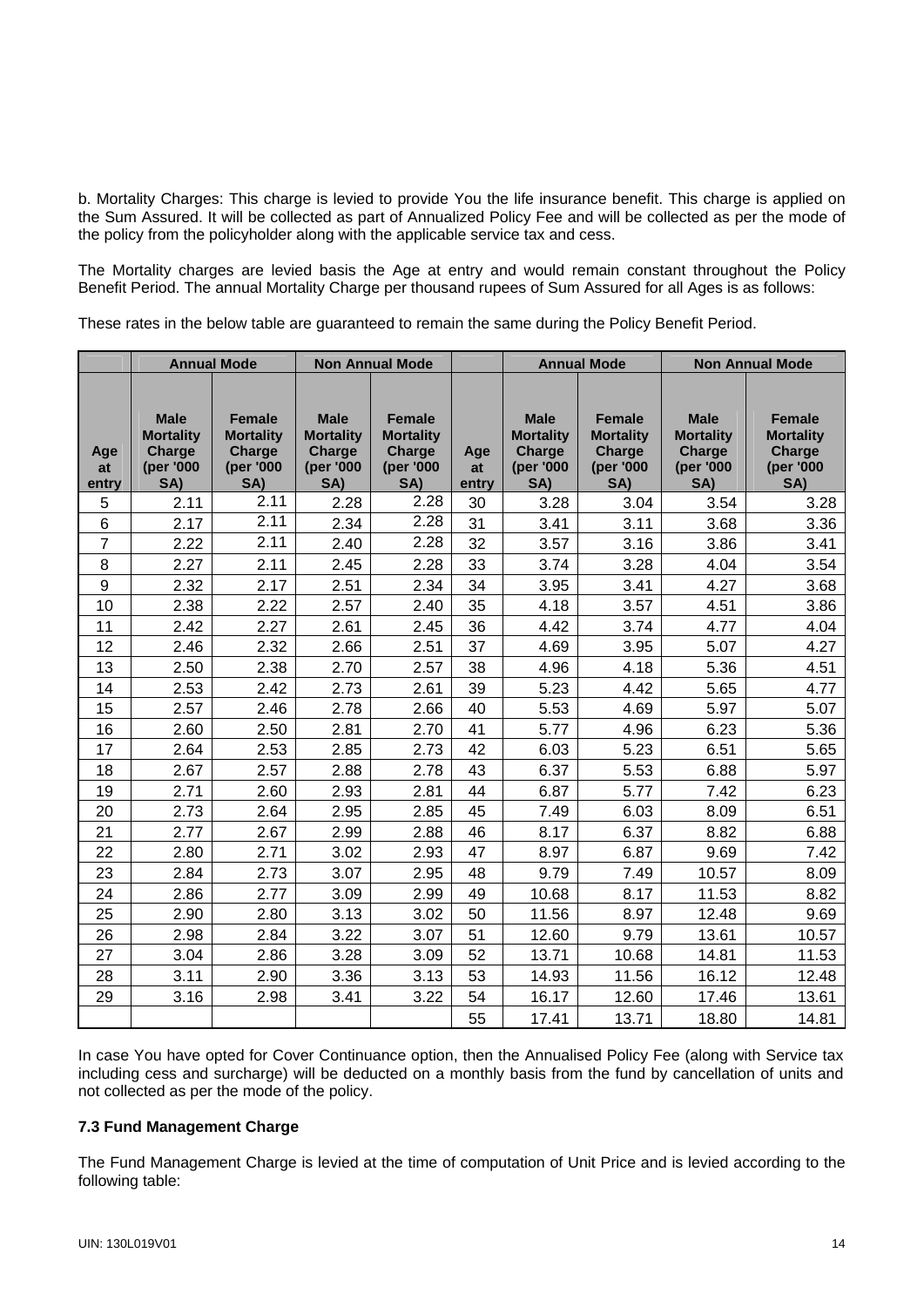| Fund                             | Fund Management Charge (as<br>a % of Fund Value) |
|----------------------------------|--------------------------------------------------|
| Build 'n' Protect Fund           | 1.25% pa                                         |
| Safe Money Fund                  | 1.00% pa                                         |
| <b>Steady Money Fund</b>         | 1.00% pa                                         |
| Save'n'Grow money Fund           | 1.25% pa                                         |
| Grow money Fund                  | 1.50% pa                                         |
| <b>Growth Opportunities Fund</b> | 1.75% pa                                         |

Fund Management Charge will be charged by adjustment of the Unit Prices on each Valuation Date.

Service tax including cess and surcharge will be applicable on the Fund Management Charge as per the prevailing rates and will be levied at the time of computation of Unit Price and adjusted in the Unit Price calculation.

### **7.4 Surrender Charge**

The Surrender Charge to be levied may vary based on the duration of the Policy and are levied as a percentage of the Policy Fund Value, at the time of surrender. This charge is levied by cancellation of units. The Surrender Charges are as follows:

| <b>Policy Year</b> | <b>Surrender Charge</b> |
|--------------------|-------------------------|
| Year 1             | 90%                     |
| Year 2             | 75%                     |
| Year <sub>3</sub>  | 35%                     |
| Year 4             | 20%                     |
| Year 5             | 10%                     |
| Year 6 onwards     | 0%                      |

Service tax including cess and surcharge will be applicable on the Surrender Charge as per the prevailing rates (only at the time of surrender of the Policy) and will be deducted from the Policy Fund Value on the date when Surrender Value is paid.

### **7.5 Partial Withdrawal Charge**

Two partial withdrawals are allowed free of charge in each Policy year from the non guaranteed funds (Partial withdrawal is not allowed from the Build 'n' Protect Fund). Every subsequent Partial Withdrawal in a Policy Year is currently subject to a charge of Rs.100 per withdrawal. This charge is levied by cancellation of units. Service tax including cess and surcharge will be applicable on the Partial Withdrawal Charge as per the prevailing rates.

### **7.6 Switch Charge**

In case you switch out of the Guaranteed Fund into any of the non Guaranteed Funds, we reserve the right to levy a charge upto Rs.2,000 as a one-time charge with prior approval from IRDA. Currently this charge is Nil.

Four Switches amongst the non guaranteed Investment Funds are free of charge per Policy Year. Every additional Switch in a Policy Year would be subject to a charge which is currently at Rs.100 per Switch.

This charge is levied by cancellation of units. Service tax including cess and surcharge will be applicable on the Switch Charge as per the prevailing rates.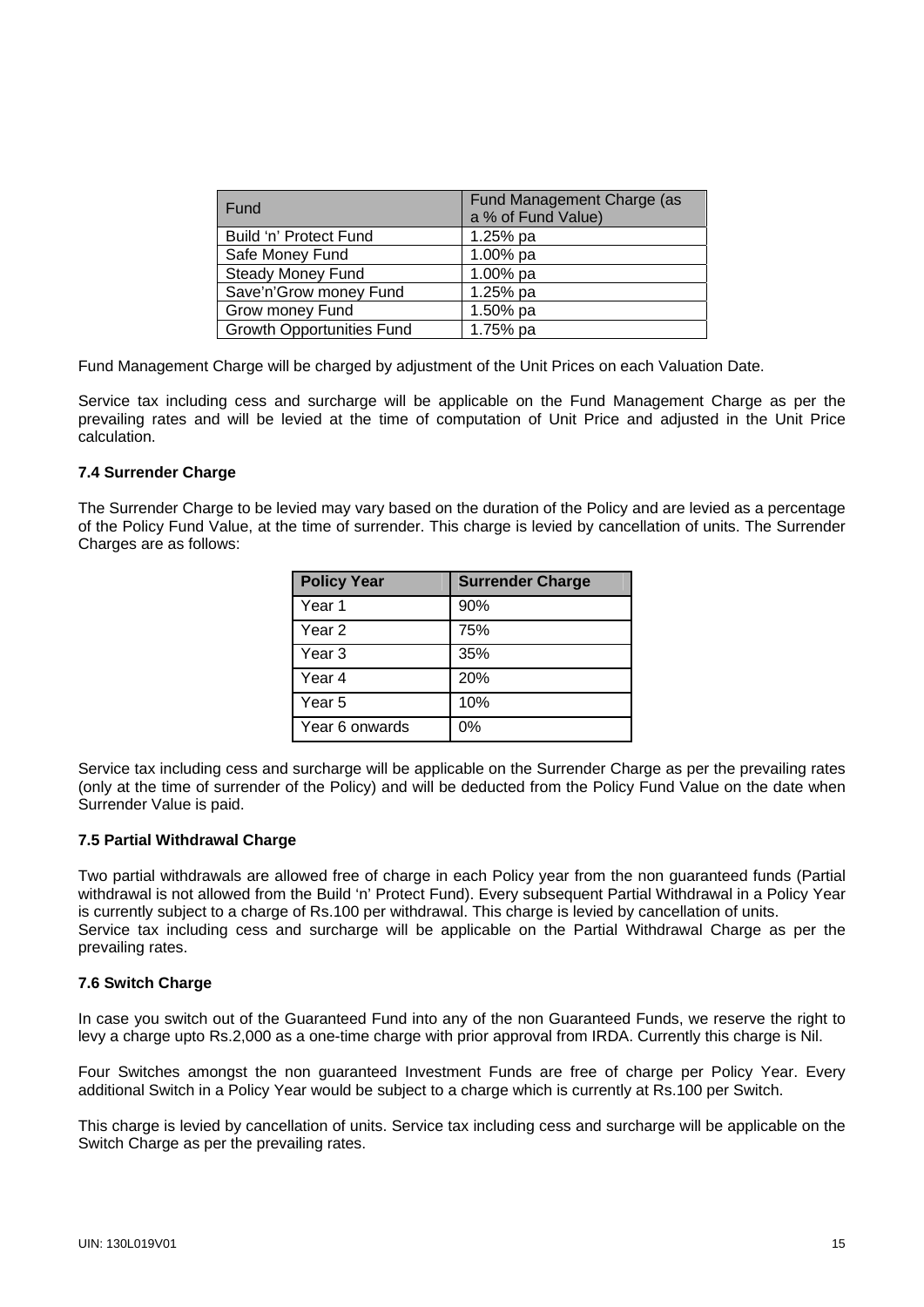### **7.7 Revision of charges**

The Company reserves the right to revise the following charges from time to time, subject to the following maximum limits, with prior approval from the Insurance Regulatory and Development Authority ('IRDA'):

- Policy Administration Charge: This charge in any Policy Year shall not be more than an amount equal to compounded value of current charge at a rate of 5% p.a. (applicable from May 2009).
- Fund Management Charge: This charge shall not exceed the rate as mentioned below as a percentage of the Policy Fund Value:

| <b>Fund</b>                                 | <b>Fund Management</b><br>Charge |
|---------------------------------------------|----------------------------------|
| Build 'n' Protect Fund<br>(Guaranteed Fund) | 2.00%                            |
| <b>Growth Opportunities Fund</b>            | 2.50%                            |
| <b>Grow Money Fund</b>                      | 2.50%                            |
| Save'n'grow Money Fund                      | 2.00%                            |
| <b>Steady Money Fund</b>                    | 1.75%                            |
| Safe Money Fund                             | 1.75%                            |

- Partial Withdrawal charge: This charge shall not exceed Rs.300 per withdrawal at any point in time.
- Switch charge: Incase of switch out of the Guaranteed Fund, a one-time charge not exceeding Rs.2,000 of the Policy Fund Value. Among non guaranteed funds, the switch charge shall not exceed Rs.300 per switch at any point in time.

# **SECTION 8: TERMINATION OF THE POLICY**

The Policy will terminate on the earliest of the following:

- The date The Company receives Your application for Surrender of the Policy;
- The Maturity Date of the Policy, as per Section 3.2;
- The date of intimation of the death of the Life Insured:
- The date of happening of the event/s as mentioned in Section 4.3:

### **SECTION 9: OTHER PROVISIONS**

#### **9.1 Taxation**

The tax benefits are as per the Income Tax Act, 1961 & are subject to conditions mentioned therein and amendments made thereto from time to time. If required by the relevant legislations prevailing from time to time, The Company will withhold taxes from the benefits payable under the Policy.

The Company reserves the right to recover statutory levies including service tax by way of adjustment of the premiums paid by You or make necessary recoveries from the Policy Fund Value. As per the current laws, service tax including cess and surcharge at prevailing rates will be levied on all charges and any amount that is not allocated to Investment Funds in this Policy.

### **9.2 Currency and Place of Payment**

All payments to or by The Company will be in Indian rupees and shall be in accordance with the prevailing Exchange Control regulations and other relevant laws of India.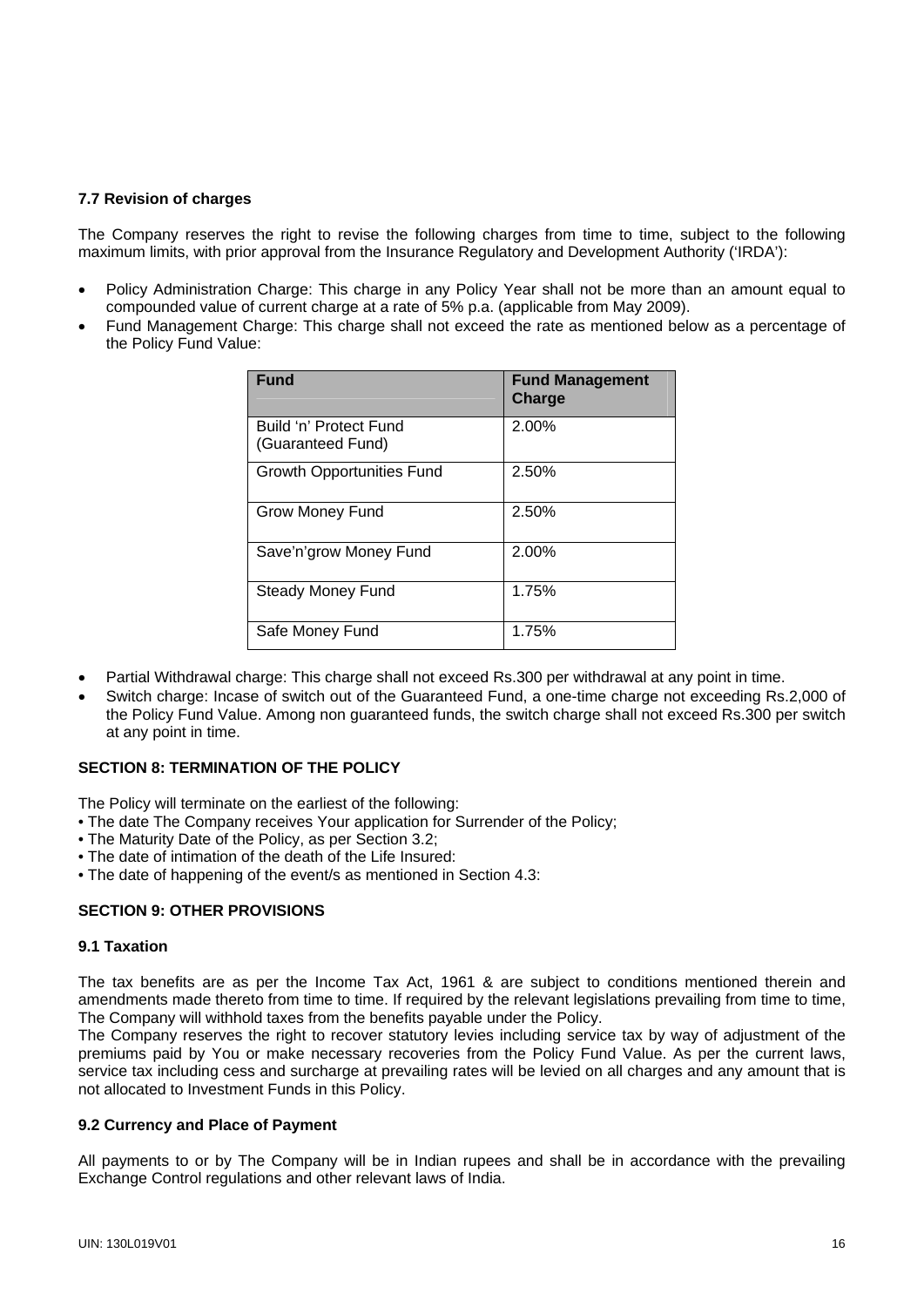### **9.3 Unit Statement**

Unit Statement is a statement of Units held under the Policy and shall be issued on every Policy Anniversary Date and as and when transactions such as Switch of Investment Funds or Partial Withdrawal are affected.

### **9.4 Customer Service**

You can seek clarification or assistance on the Policy from the following:

- The Agent from whom the Policy was bought
- The Customer Service Representative of The Company at toll free no. 1800 102 4444
- SMS "SERVICE" to 56677
- Email: service@bharti-axalife.com
- Mail to: Customer Service
	- Bharti AXA Life Insurance Company Ltd. Unit no 601 & 602, 6th floor Raheja Titanium, Off Western Express Highway, Goregaon (E), Mumbai-400 063

### **9.5 Grievance Redressal**

1. In case you have any query or complaint/grievance, you may approach our office at the following address:

Bharti AXA Life Insurance Company Ltd. Unit No. 601 & 602, 6th floor, Raheja Titanium, Off Western Express Highway, Goregaon (E), Mumbai-400 063

 Contact No: Toll Free no.: 1800 102 4444 Email ID: complaints.unit@bharti-axalife.com www.bharti-axalife.com

2. In case you are not satisfied with the decision of the above office, or have not received any response within 10 days, you may contact the following official for resolution:

Complaint Redressal Officer

 Contact No: Toll Free no.: 1800 102 4444 Email ID: [cro@bharti-axalife.com](mailto:cro@bharti-axalife.com)

- 3. In case you are not satisfied with the decision/resolution of the Company, you may approach the Insurance Ombudsman at the address given below if your grievance pertains to:
	- Insurance claim that has been rejected or dispute of a claim on legal construction of the policy
	- Delay in settlement of claim
	- Dispute with regard to premium
	- Non-receipt of your insurance document

Address of the Insurance Ombudsman:

Office of the Insurance Ombudsman, Jeevan Seva Annexe, 3rd Floor, S.V.Road, Santacruz (W), MUMBAI – 400 054

 Contact No: 022 - 26106928 Email ID: [ombudsman@vsnl.net](mailto:ombudsman@vsnl.net)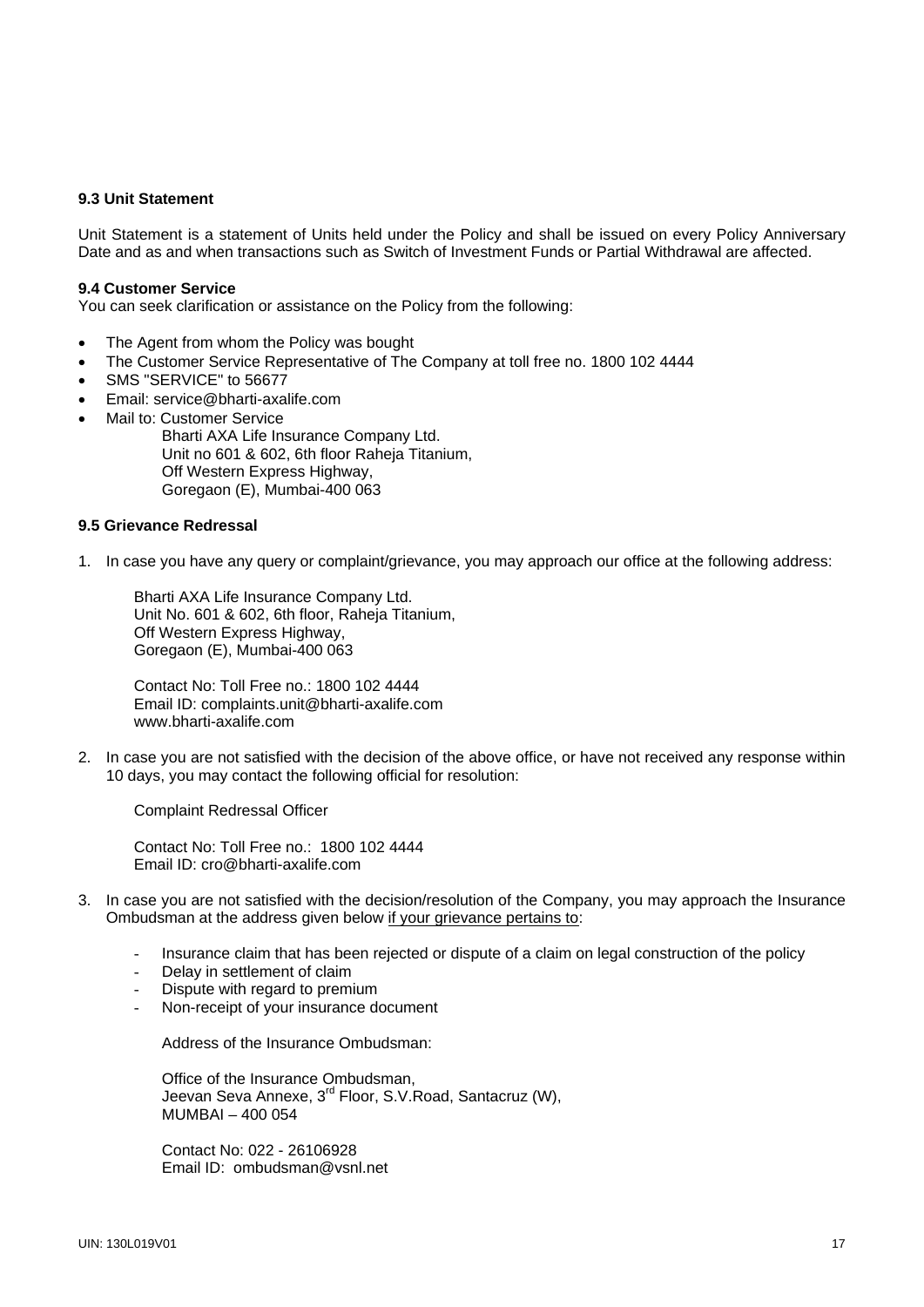- 4. The complaint should be made in writing duly signed by the complainant or by his legal heirs with full details of the complaint and the contact information of complainant.
- 5. As per provision 13(3)of the Redressal of Public Grievances Rules 1998, the complaint to the Ombudsman can be made
	- only if the grievance has been rejected by the Grievance Redressal Machinery of the Insurer
	- within a period of one year from the date of rejection by the insurer
	- if it is not simultaneously under any litigation.

A detailed list of all ombudsmen is also mentioned below:

| Office of the<br>Name of the |                 | <b>Contact Details</b>                                                                                                                                                                                                                     | <b>Areas of Jurisdiction</b>                                                                 |  |
|------------------------------|-----------------|--------------------------------------------------------------------------------------------------------------------------------------------------------------------------------------------------------------------------------------------|----------------------------------------------------------------------------------------------|--|
| Ombudsman                    | Ombudsmen       |                                                                                                                                                                                                                                            |                                                                                              |  |
| <b>AHMEDABAD</b>             | Shri Amitabh    | Insurance Ombudsman<br>Office of the Insurance Ombudsman<br>2 nd floor, Ambica House<br>Nr. C.U.Shah College<br>5, Navyug Colony, Ashram Road,<br>AHMEDABAD - 380 014                                                                      | Gujarat, UT of Dadra &<br>Nagar Haveli, Daman and<br>Diu                                     |  |
|                              |                 | Tel.079- 27546150<br>Fax:079-27546142<br>E-mail:insombahd@rediffmail.com                                                                                                                                                                   |                                                                                              |  |
| <b>BHOPAL</b>                | Shri N.A.Khan   | Insurance Ombudsman<br>Office of the Insurance Ombudsman<br>Janak Vihar Complex, 2 nd floor<br>Malviya Nagar,<br><b>BHOPAL</b><br>Tel. 0755-2769201/02 Fax:0755-2769203                                                                    | Madhya Pradesh &<br>Chhattisgarh                                                             |  |
|                              |                 | E-mail: bimalokpalbhopal@airtelbroadband.in                                                                                                                                                                                                |                                                                                              |  |
| <b>BHUBANESHWAR</b>          | Shri S.K.Dhal   | Insurance Ombudsman<br>Office of the Insurance Ombudsman<br>62, Forest Park<br>BHUBANESHWAR-751009<br>Tel.0674-2596461(Direct)<br>Secretary No.: 0674-2596455<br>Tele Fax - 0674-2596429<br>E-mail: ioobbsr@dataone.in                     | Orissa                                                                                       |  |
| <b>CHANDIGARH</b>            | Shri K.M.Chadha | Insurance Ombudsman<br>Office of the Insurance Ombudsman S.C.O.<br>No.101, 102 & 103 2 nd floor, Batra Building<br>Sector 17-D,<br>CHANDIGARH - 160 017<br>Tel.: 0172-2706196<br>Fax: 0172-2708274<br>E-mail: ombchd@yahoo.co.in           | Punjab, Haryana,<br>Himachal Pradesh, Jammu<br>& Kashmir, UT of<br>Chandigarh                |  |
| <b>CHENNAI</b>               | Shri K.Sridhar  | Insurance Ombudsman<br>Office of the Insurance Ombudsman<br>Fatima Akhtar Court, 4th floor, 453 (old 312)<br>Anna Salai, Teynampet,<br><b>CHENNAI-600018</b><br>Tel. 044-24333678<br>Fax: 044-24333664<br>E-mail: insombud@md4.vsnl.net.in | Tamil Nadu, UT-<br>Pondicherry Town and<br>Karaikal (which are part of<br>UT of Pondicherry) |  |
| <b>NEW DELHI</b>             | Sri P.K.Mishra  | Insurance Ombudsman<br>Office of the Insurance Ombudsman<br>2/2 A, Universal Insurance Bldg. Asaf Ali Road                                                                                                                                 | Delhi & Rajashthan                                                                           |  |